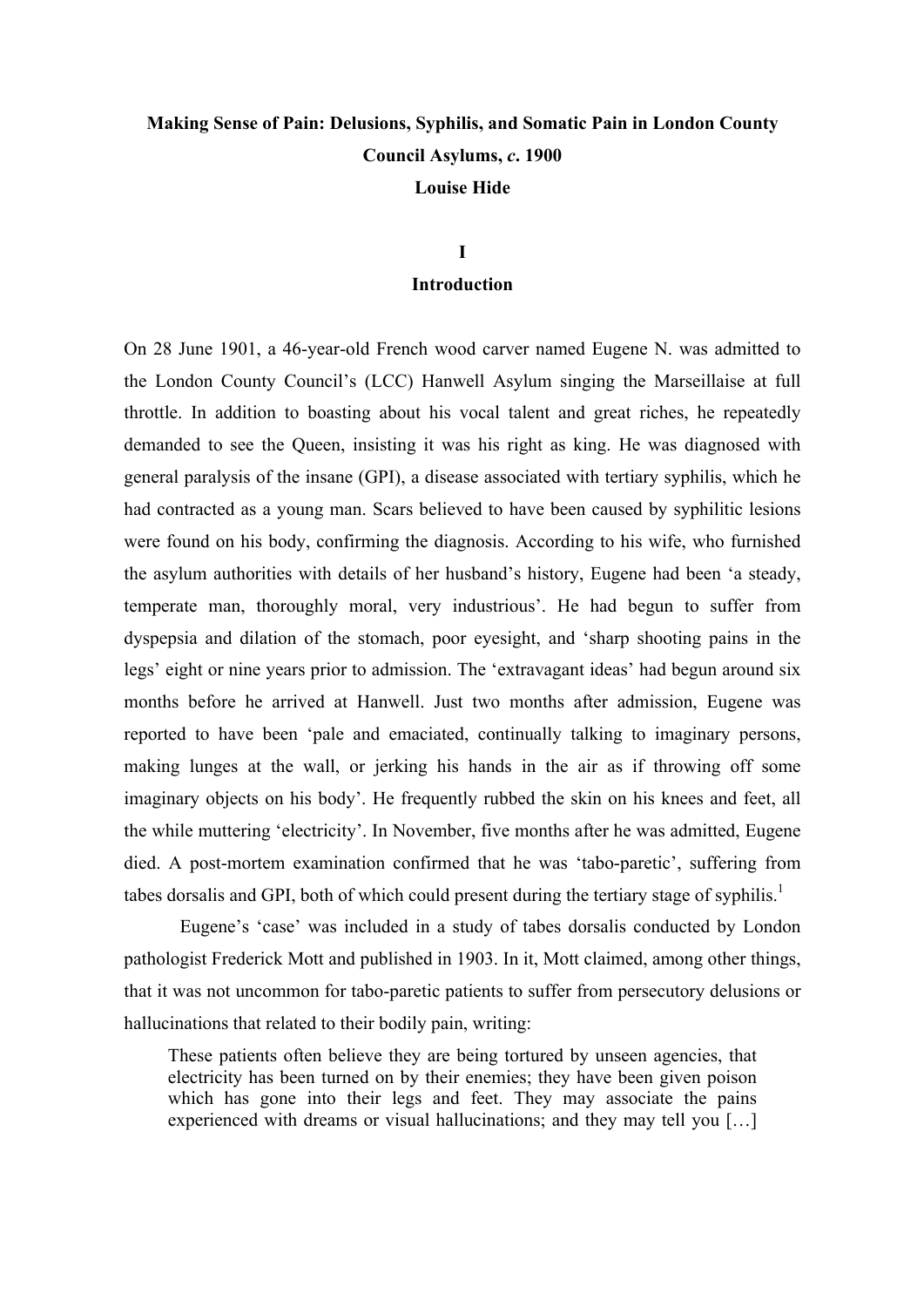that lions and wolves came and gnawed their limbs by night, and will beg you not to let them be tortured again. (*AoN2*, p. 44)

Mott was not the first to have commented on this phenomenon. In his dictionary entry on locomotor ataxy, another diagnostic label for tabes, the Physician Superintendent at Bethlem Royal Hospital, George Savage, wrote that

there may be **insane interpretations** of the **ordinary crises** […]. One man may attribute the pains and weakness in his legs to poisoning, or to 'influence' — electricity or mesmerism; while another will say the pain and thickening about his ankles are due to diabolical possession, and that the bullae […] are marks of the devil's grip.<sup>2</sup>

Mott believed that these accounts were illusions, defined as 'a false interpretation of a sensation actually perceived', rather than delusions which the eminent Scottish alienist Thomas Clouston described as 'a belief in something that would be incredible to people of the same class, education, or race as the person who expresses it, the belief persisting in spite of proof to the contrary'.<sup>3</sup> Because reports in asylum case notes were recorded as 'delusions', I shall use this term. Technically speaking, however, I agree with Mott. I believe that these accounts were, indeed, illusions, that is, erroneous interpretations of painful and bewildering bodily sensations and the agencies that caused them. As such, they can be analysed as pain narratives. This article asks, therefore, what delusional themes can tell us about the subjective experience of pain in asylum patients with tertiary syphilis.

The historiography of syphilis is considerable but little work has been done on GPI and even less on tabes dorsalis.<sup>4</sup> Substantive studies tend to focus on the more frequently diagnosed GPI. Psychiatrist Edward Hare produced a lengthy essay on its epidemiology, attributing its sudden rise in Europe during the nineteenth century to the proliferation of 'a special neurotropic strain of the syphilitic virus'.<sup>5</sup> Juliet Hurn's doctoral thesis charts medical attitudes towards GPI in Britain from 1830 to  $1950<sup>6</sup>$  The most recent and by far the most comprehensive work has been produced by social historian Gayle Davis whose monograph *The Cruel Madness of Love* traces the evolution of GPI as a disease category in a changing social, moral, and medical climate in Scotland during the late nineteenth and early twentieth centuries.<sup>7</sup>

None of these studies addresses pain because GPI was, in itself, rarely painful. Yet, tabes dorsalis, which often preceded GPI or coexisted with it as tabo-paralysis, affected the nervous system causing agonizing pain in virtually any part of the body, but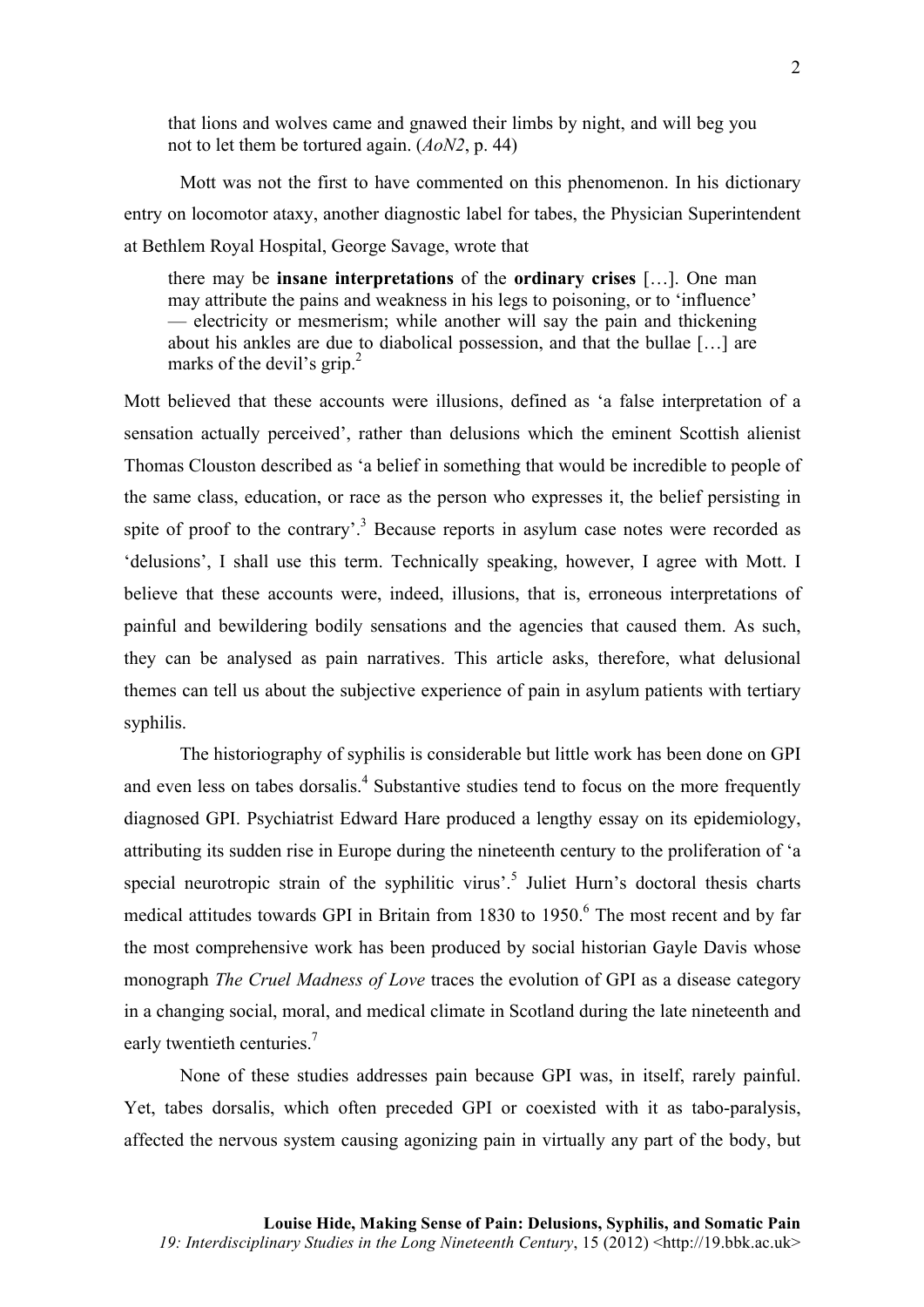particularly the legs, viscera, and head. Indeed, the broader topic of somatic pain in nineteenth-century asylum patients has received very little attention from historians, which is surprising given the lamentable physical and mental condition of so many inmates.

By arguing that delusions relating to bodily sensations can be construed as pain narratives, this article will add to the growing number of voices, including those of literary scholar Lucy Bending and cultural historian Joanna Bourke, who refute the much quoted claim by Elaine Scarry (1985) that 'physical pain does not simply resist language but actively destroys it'. $8$  While pain narratives do exist in myriad forms — often fractured accounts in diaries, letters, case-books, and medical journals — the voice of the historical patient-in-pain, particularly the socially disadvantaged patient, remains elusive. Following his clarion call to 'do history from below' in 1985, Roy Porter drew attention to delusional writings in a number of publications, thus demonstrating their historical value and ability to provide insights into the preoccupations and subjective world of people deemed to be insane.<sup>9</sup> Porter was intrigued by 'mad writings', commenting that 'there is no more splendid cache of psychopathological material than the delusions recorded over the centuries by the insane'.10 In *The Madhouse of Language*, literary scholar Allan Ingram has produced a sophisticated analysis of the language of madness drawn from accounts produced by the so-called mad, as well as the 'sane', recorded in medical records and texts, and in more literary works. He analyses language within the framework of linguistic and medical discourses of the long eighteenth century to gain a deeper understanding of how today's critic or historian might understand the experience of madness. Drawing on the Lockean notion that madmen have wrong ideas but reason correctly, he writes that

once the power of reason is granted, the articulations of madness can no longer be regarded as ravings or ramblings, but become available as linguistic acts to be read and understood within a system of grammar, and within a social system, just like any other. $^{11}$ 

Ingram also connects language to the somatic experience of pain and, for this reason, his work has been particularly useful.

Most historical work on delusions has focused on first-person narratives in edited volumes and anthologies. These include Dale Peterson's anthology (1982), as well as a number of interpretations of the writings of London tea merchant James Tilly Matthews (1770–1815) and the German judge Daniel Schreber  $(1842-1911)^{12}$  Clinician and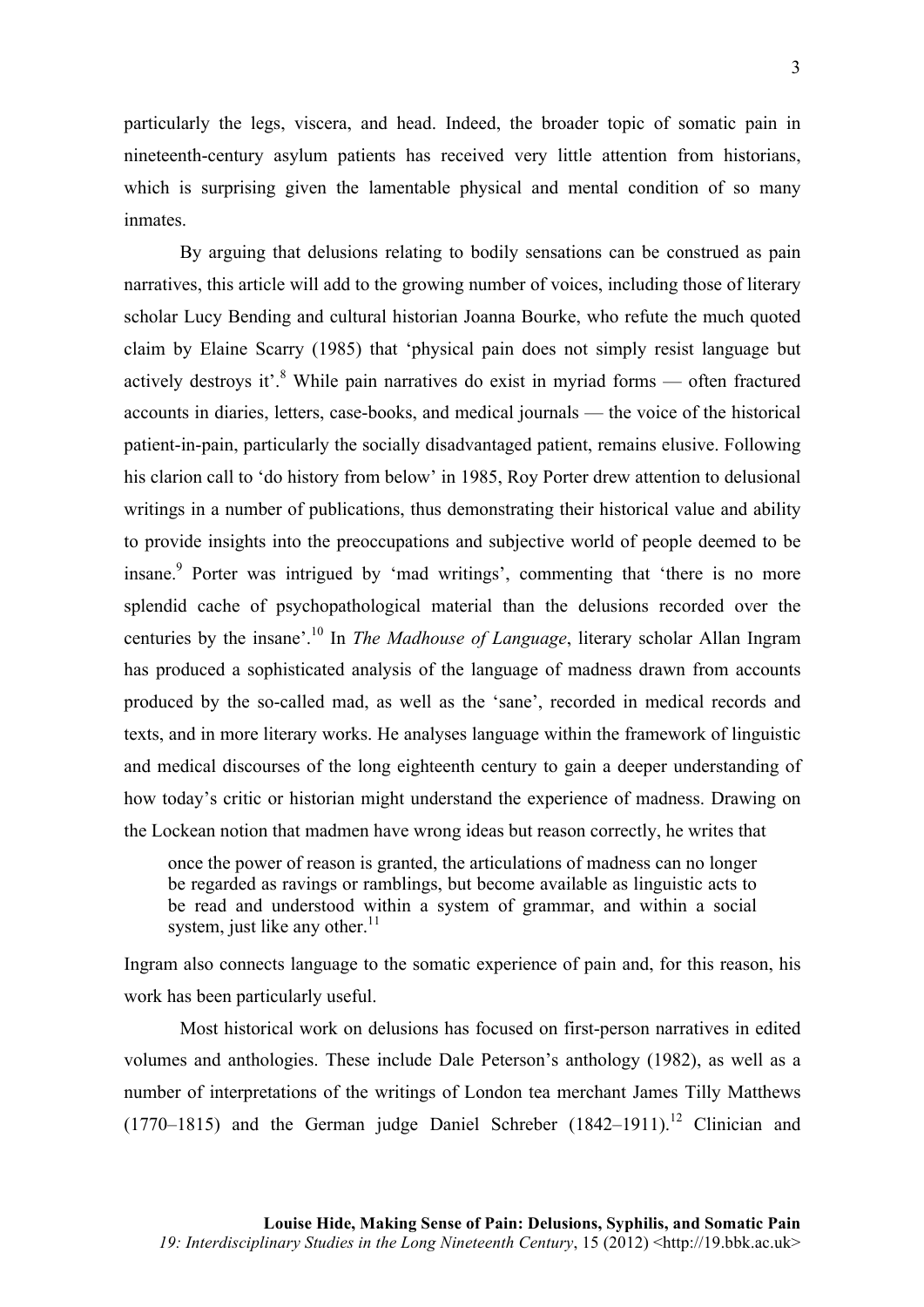historian Allan Beveridge has drawn on accounts of delusions to provide insights into the psychological preoccupations of individuals through his study of patients who were admitted to the Royal Edinburgh Asylum between 1873 and 1908.<sup>13</sup> Beveridge referred to these letters as 'bulletins from the front line', which are 'less tidy, less polished productions than published works [which][…] arguably […] give a more authentic picture of the nature of mental illness a hundred years ago' ('Voices of the Mad', p. 907). I will be making a similar point in relation to records in asylum case notes.

Few social and cultural historians have, however, tapped the rich seam of delusional content that was recorded in asylum case notes. There are good reasons for this. Literary scholar Carol Berkenkotter has shown how shifting psychiatric epistemology shaped the construction of asylum case notes, while social historian Jonathan Andrews has drawn attention to the potential pitfalls around working with these accounts, particularly relating to issues of inconsistency, omission, bias, and censorship.<sup>14</sup> Case notes were usually written by doctors who might have been informed by nursing staff, the patient's relatives, or the patient, all with his or her own interests. The degree to which notes provide an insight into clinical 'reality' is, therefore, questionable because each will have been subjected to at least one stage of interpretation before the historian adds her own layer of reflexive interpretation to 'the mix'. Because we are trying to get closer to the patient's subjective experiences, rather than to that of the doctor, I will focus on the meaning of delusional *themes*, such as electricity, rather than provide a close textual analysis of the delusional accounts. Such themes, which are replete with symbolism, can be understood within a similar framework to that used for analysing metaphors, which imbue delusions with meaning, both describing and constructing experiences.<sup>15</sup> While we can never really know for sure whether anomalous sensations were the result of tabes or neurological damage caused by other factors, we can be reasonably sure of the GPI and/or tabes diagnosis because they were among the few, if not the only, conditions treated in mental institutions where lesions could be found at post-mortem.<sup>16</sup>

To summarize, this article sets out to ask what recorded delusions can tell historians about the subjective experience of pain in asylum patients with tabes dorsalis, thus exploring the complex relationship between culture, the body-in-pain, and the disordered mind. In terms of the structure, I will provide a brief overview of syphilis and GPI/tabes, and their symptoms, followed by a methodology for understanding delusional themes, applying this approach to that of 'electricity'. Finally, I will suggest the meaning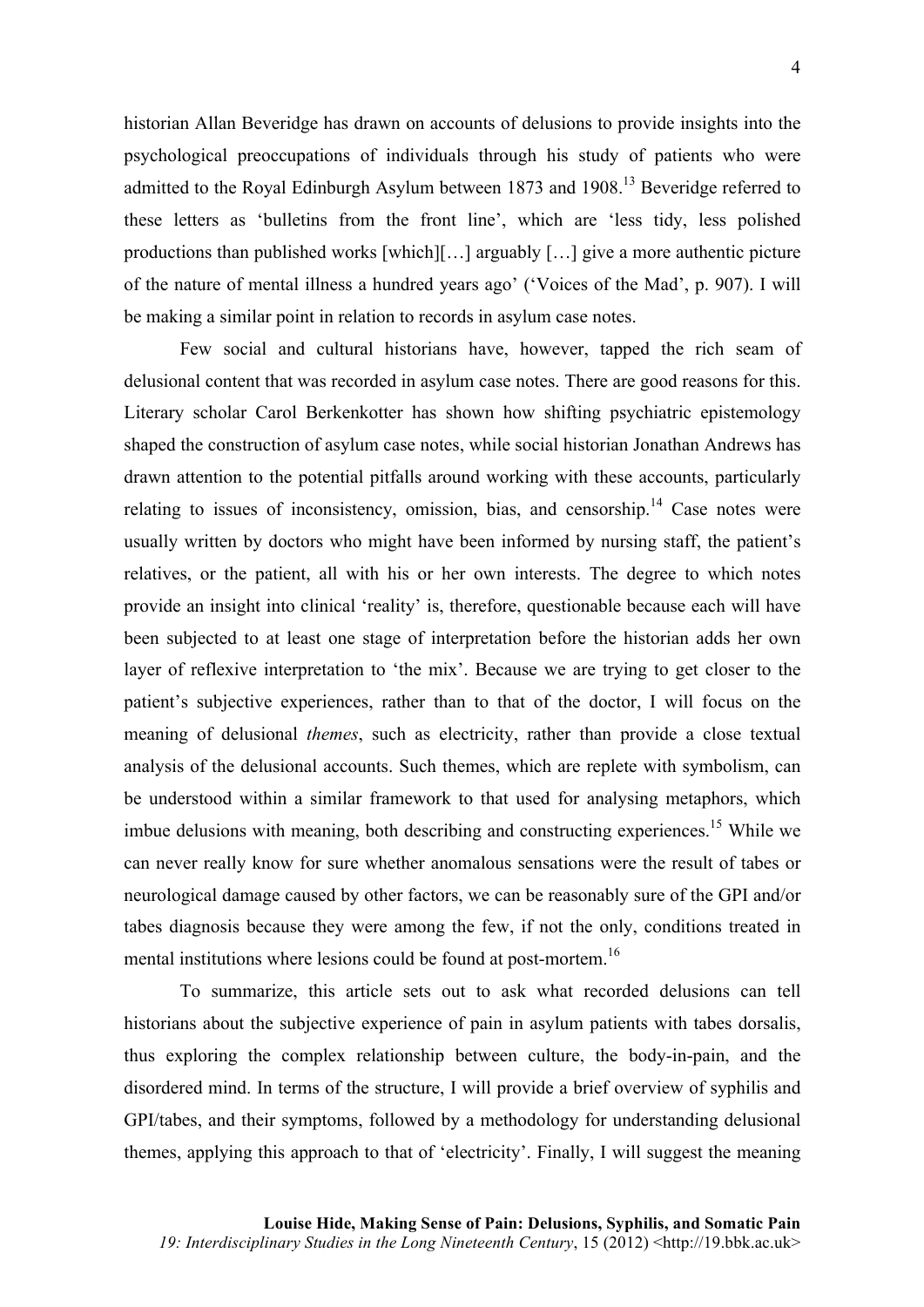given to pain by patients, how it was constructed, and some of the psychosocial consequences of these interpretations. First, however, it is important to understand tertiary syphilis within its social and historical context at the end of the nineteenth century.

#### **II**

## **Syphilis, GPI, and Tabes Dorsalis**

Painful, horribly disfiguring, and incurable, few diseases were as socially freighted or feared as syphilis in Victorian Britain. Particularly prevalent in men, especially those who had served in the army or navy, it was cloaked in shame and stigma. Often referred to as 'the secret disease' or 'a social evil', syphilis was associated with 'sin'. During the latter decades of the nineteenth century, around five to seven per cent of those infected with syphilis developed diseases of the tertiary stages, which usually manifested as GPI, tabes dorsalis, or tabo-paralysis.<sup>17</sup> At the time, a significant number of 'alienists', as nineteenthcentury psychiatrists were called, believed that GPI and tabes could be caused not only by syphilis but by other pernicious effects of modern life; these included excessive alcohol consumption, tobacco, sexual indulgence, and over-work. By the end of the century, with degeneracy theory in the ascendency, most — but not all — alienists believed the underlying cause of GPI/tabes to be a faulty heredity, activated by syphilis. The aetiological link between syphilis and GPI/tabes was not proven in the laboratory until the early twentieth century following a chain of discoveries that began with the identification of the *treponema pallidum* as the causative agent of syphilis in 1905. A year later the Wasserman test was introduced to detect the bacterium in the blood and, in 1907, in the cerebro-spinal fluid. In 1913, it was found in the brain of a patient who had died from  $GPI.<sup>18</sup>$ 

Incidences of GPI and tabes were particularly high in urban areas, with London numbers exceeding those of anywhere else in England and Wales. In 1901, no fewer than 17 per cent of male asylum admissions to LCC Asylums were diagnosed with GPI, compared to 11 per cent across England and Wales in a similar period. Death rates were even higher. General paralysis accounted for 38.5 per cent of male deaths in LCC asylums compared to 27.4 per cent nationally in 1901. The socio-economic consequences were significant, with most deaths occurring in men aged 35 to 54 when many were at their most productive. The wealthy — and it was common in men from all social classes —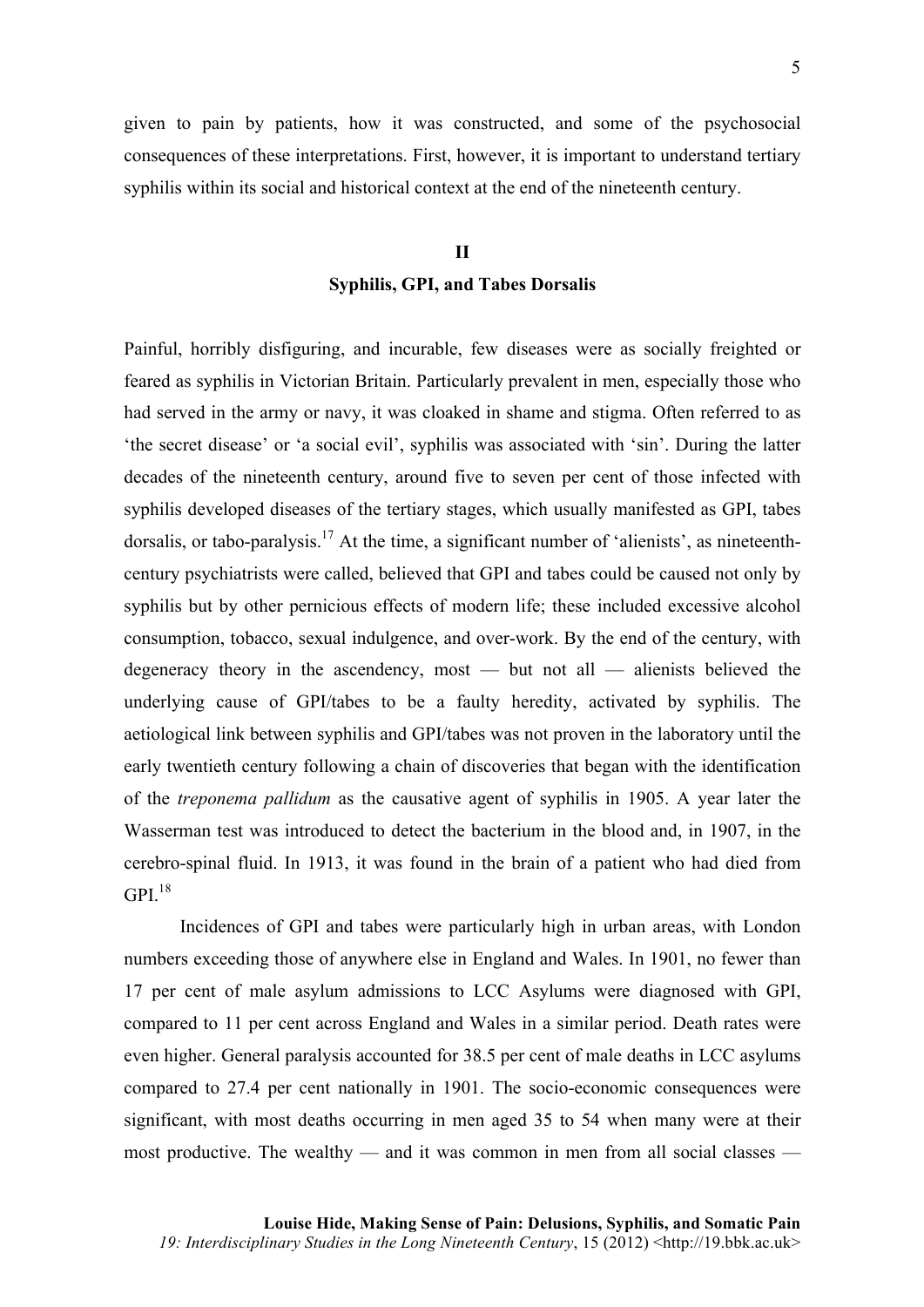could afford to be looked after at home or in a discreet private nursing establishment, thus evading the social stigma associated with asylums, as well as the statistics. Tabes and GPI were diagnosed far more infrequently in women: 3.3 per cent in London compared with 2.4 per cent nationally in 1901, although this percentage did begin to rise in the early twentieth century.<sup>19</sup> Some contracted it through prostitution, others from their husbands.

Recording a diagnosis could be a vague and arbitrary affair. On admission, most patients with both tabetic as well as paretic symptoms were given a primary diagnosis of GPI, as in the case of Eugene N. As the disease progressed, tabetic symptoms might diminish while paralysis and dementia associated with GPI became more pronounced, ultimately leading to death. Mott circumvented the GPI/tabes distinction by using the term 'tabo-paralytic', claiming that many of the leading authorities on the subject believed that 'etiologically and pathogenetically the two diseases were identical'. He maintained that 'there is one tabes which may begin in the brain […] or in the spinal cord […] or in the peripheral nervous structures' connected with different parts of the body (*AoN2*, p. 3). By the 1920s, all forms of tertiary syphilis that affected the nervous system, including tabes dorsalis and GPI, were included within the umbrella category of neurosyphilis (Davis, p. 16). Not only was the prospect of an accurate diagnosis confused by myriad symptoms, it could also be influenced by a patient's social class due to the delicate nature of his condition. While county asylum patients were diagnosed with general paralysis, Mott wrote that 'when a noble or distinguished patient suffers from grandiose delusions and other signs of the progressive brain disease which in a few years will terminate fatally, it is given out that he is suffering from locomotor ataxy' (*AoN2*, p. 3). Whatever the diagnostic label, those suffering from these forms of tertiary syphilis faced an incommutable death sentence. Months or years of excruciating and debilitating pain in the case of those with tabes were often followed by the gradual deterioration of body and mind that required intensive nursing care in the GPI wards of a mental establishment.<sup>20</sup>

Not only did confusion around diagnostic categories prevail, so, too, did symptoms. Syphilis was often referred to as 'the great imitator' or 'great imposter' because it could so easily be confused with other conditions. Many sufferers believed for years that the pains in their legs were sciatica or rheumatism, or that they suffered from gout (*AoN2*, pp. 42–43). Indeed, it was not uncommon for tertiary syphilis to be diagnosed fifteen or twenty years after the initial infection, having remained latent in the body during the intervening period. In the case of tabes or tabo-paralysis, the syphilitic spirochaete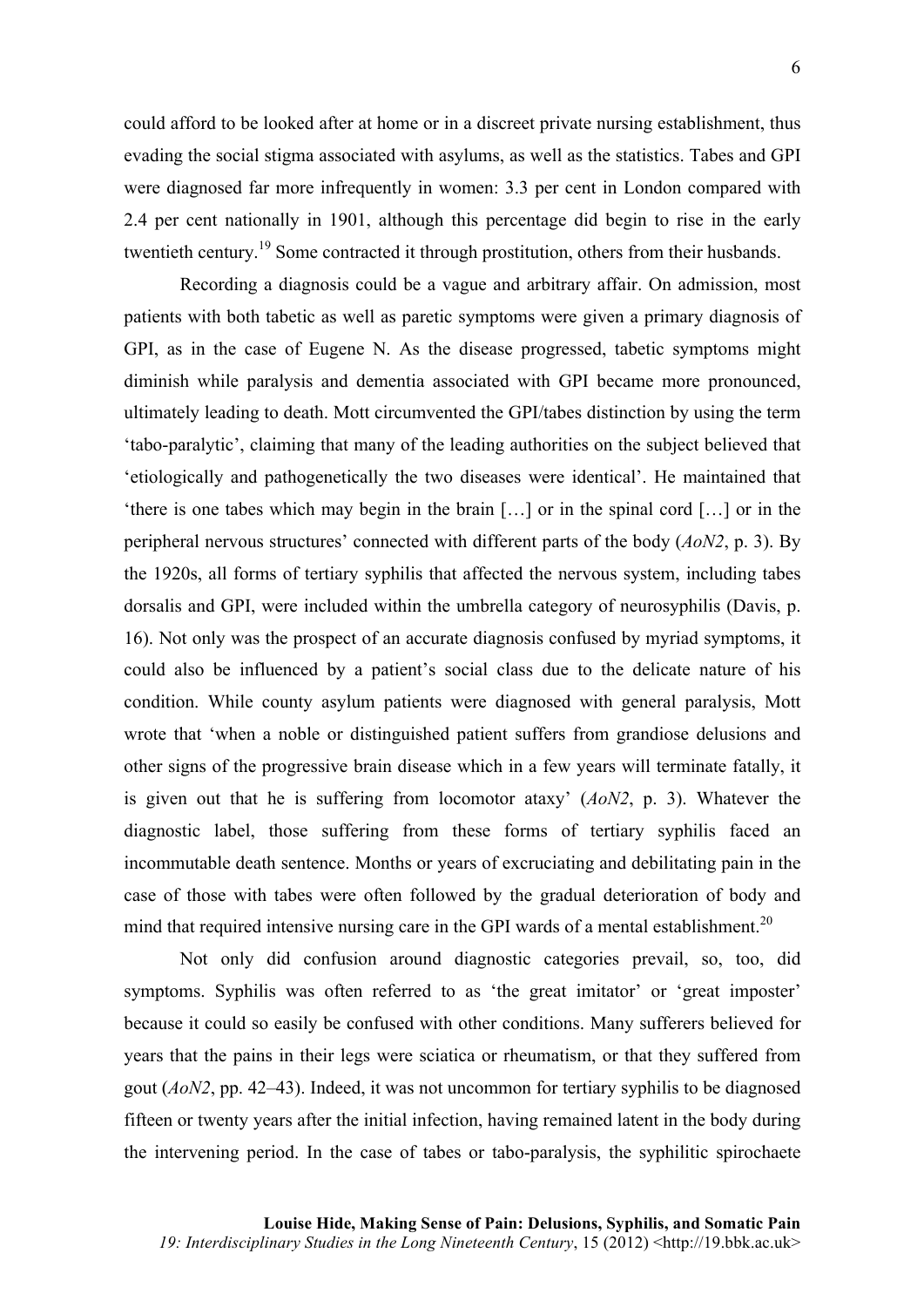caused degeneration and inflammation of the dorsal, or posterior, column of the spinal cord, giving rise to a number of symptoms. Mott enumerated the main ones as reflex pupil rigidity (Argyll Robertson pupils); lightning pains, absence of deep reflexes; visceral disturbances, bladder troubles, and gastric crises; motor disturbances; and mental disturbances (*AoN2*, p. 30). He wrote how patients with tabes dorsalis suffered from agonizing pain with pin-point pupils, citing the case of one woman for whom 'even the light of the windows was so painful she would bury her face in the pillow' (*AoN2*, pp. 31, 43). Abdominal or 'girdle pains' were common, described by Mott as a 'tightness compared to an iron jacket or the constriction of a tight belt', and by one of his patients as if 'something was squeezing him in a vice' (*AoN2*, pp. 43, 122). Another patient experienced a burning pain in the larynx and felt he was going to be suffocated (*AoN2*, p. 57). A common early symptom of tabes was lancinating pains which Mott likened to 'stabbing, shooting, boring or lightning, or to hot wires thrust into the flesh' (*AoN2*, p. 42).

GPI tended to be associated with dementia and paralysis of virtually any part of the body. In itself, it does not cause pain. Even when pricked by a needle, GPI patients were reported to feel — or, at least, complain — very little due to the partial destruction of the cerebral cortex, which processes sensory information (*AoN2*, p. 312). However, while a patient may have been diagnosed with GPI, he may also have suffered from the painful symptoms of tabes, even at the advanced stages of the disease. Mott wrote that

many of the tabetic cases of very old standing still suffer with the lightning pains and visceral crises. All the while there are any rootlets left undestroyed by the disease, pains may occur and radiate all through the sentient grey matter, each decaying fibre serving as a fulminating agent. (*AoN2*, p. 79)

Not all tabetic patients developed GPI and its associated mental symptoms, which invariably resulted in admission to an asylum. Patients who escaped this fate were usually treated in general hospitals.

As is so often the case with hallucinations and delusions, whatever their aetiology, those associated with the pain of tabes were frequently frightening, persecutory, and condemnatory. Mott cited the experiences of a male patient, referred to as F. W. R., who was a 35-year-old clerk, admitted to Claybury Asylum in 1899, believing two nurses were following him around, talking about him, turning on electricity, and pulling his legs at night. The patient reportedly associated the lightning pains and cramp-like spasms with the voices. He claimed one nurse caused him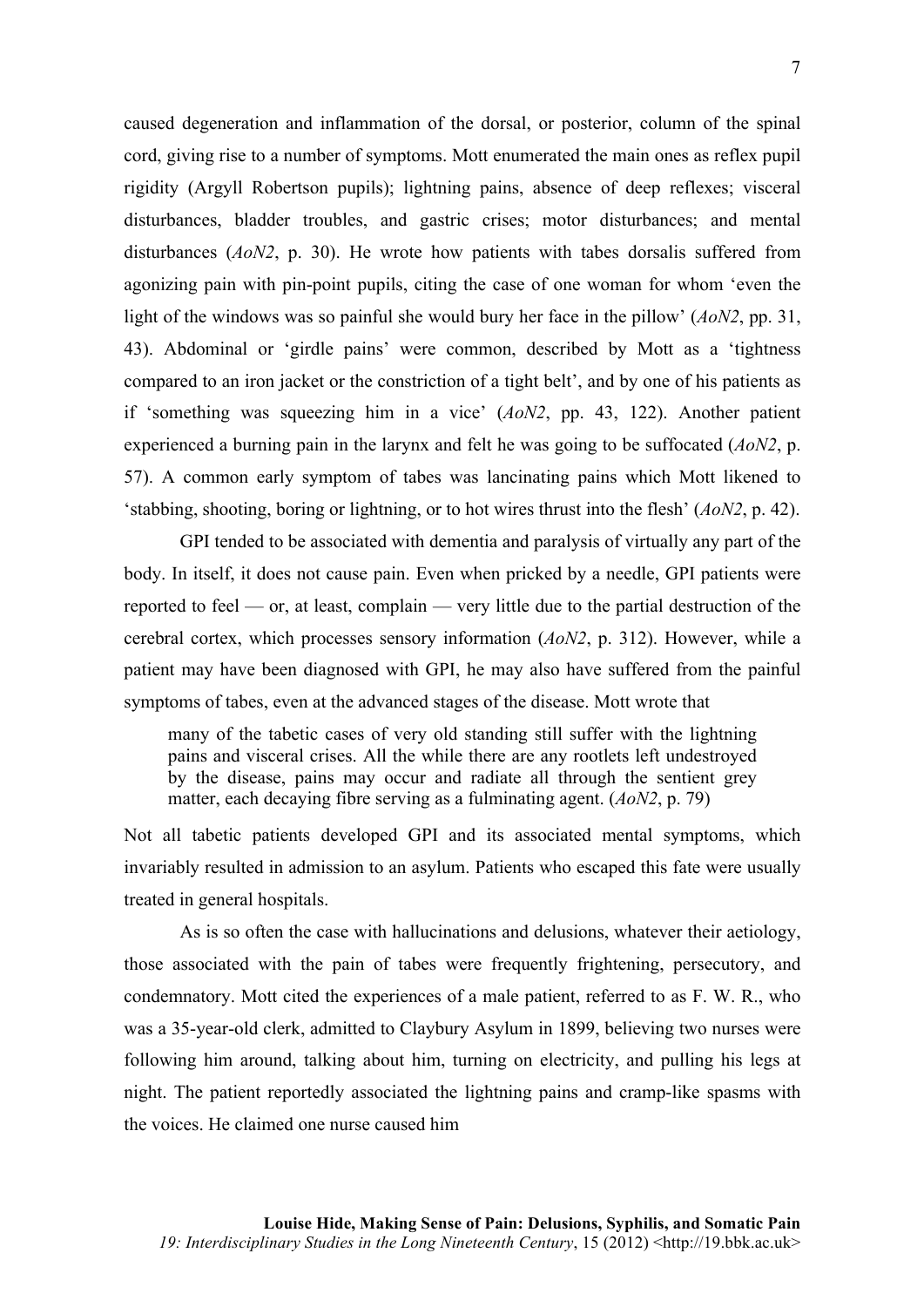to have electric shocks in his limbs, body, and face. They pull his bowels about, and caused him to have pains at his heart; some time ago they continually put poison into his rice pudding, which burnt the inside of his stomach. (*AoN2*, pp. 82, 118–19)

Mott recounted another case of a musician who suffered from lightning pains and heard an orchestra which

he associated with the electric wires and electric currents in his body […] and being a professional flute player, he whistled very accurately the melody he heard in his mind, and was quite surprised that I did not hear it also. (*AoN2*, p. 83)

Another case was a dock labourer who was admitted to Claybury aged thirty-five having suffered for years from what he believed to be pains caused by rheumatism and indigestion. 'After three years he had delusions of persecution, that unseen agencies turned on electricity and blew up his stomach', Mott wrote (*AoN2*, p. 56). In 1901, Elizabeth H, a 51-year-old woman, was admitted to Hanwell tied to a stretcher and in a maniacal state with conjugal paralysis. She claimed to 'see Old Nick' and that 'Burglars came into the house, they boiled the pot and then poured it down her throat' (*AoN2*, pp. 242–43). Her case notes record that she believed her 'arms, knees & legs are diseased and that she has the "black pox"<sup>21</sup> George Savage explained how one patient would claim that his bowels had been twisted by his persecutors, while another stated that red hot irons had been thrust into his feet and eyes. Other tabetic patients have been recorded as saying that worms were eating their insides out, that lions wanted to devour them, or that snakes were living inside them. These delusions clearly signified extreme psychic distress as well as physical pain. Sufferers were in the grip of an existential crisis as they grappled with the symptoms of a painful and socially stigmatized disease that would almost certainly end in an ignominious asylum death. The next section looks, therefore, at how recorded delusions might provide us with deeper insights into the patients' experience of bodily pain.

#### **III**

#### **Delusions and their Meanings**

What, then, can delusional themes tell us about the meaning given to pain by tabetic patients? First, we know that the experience of pain is formed by the embodied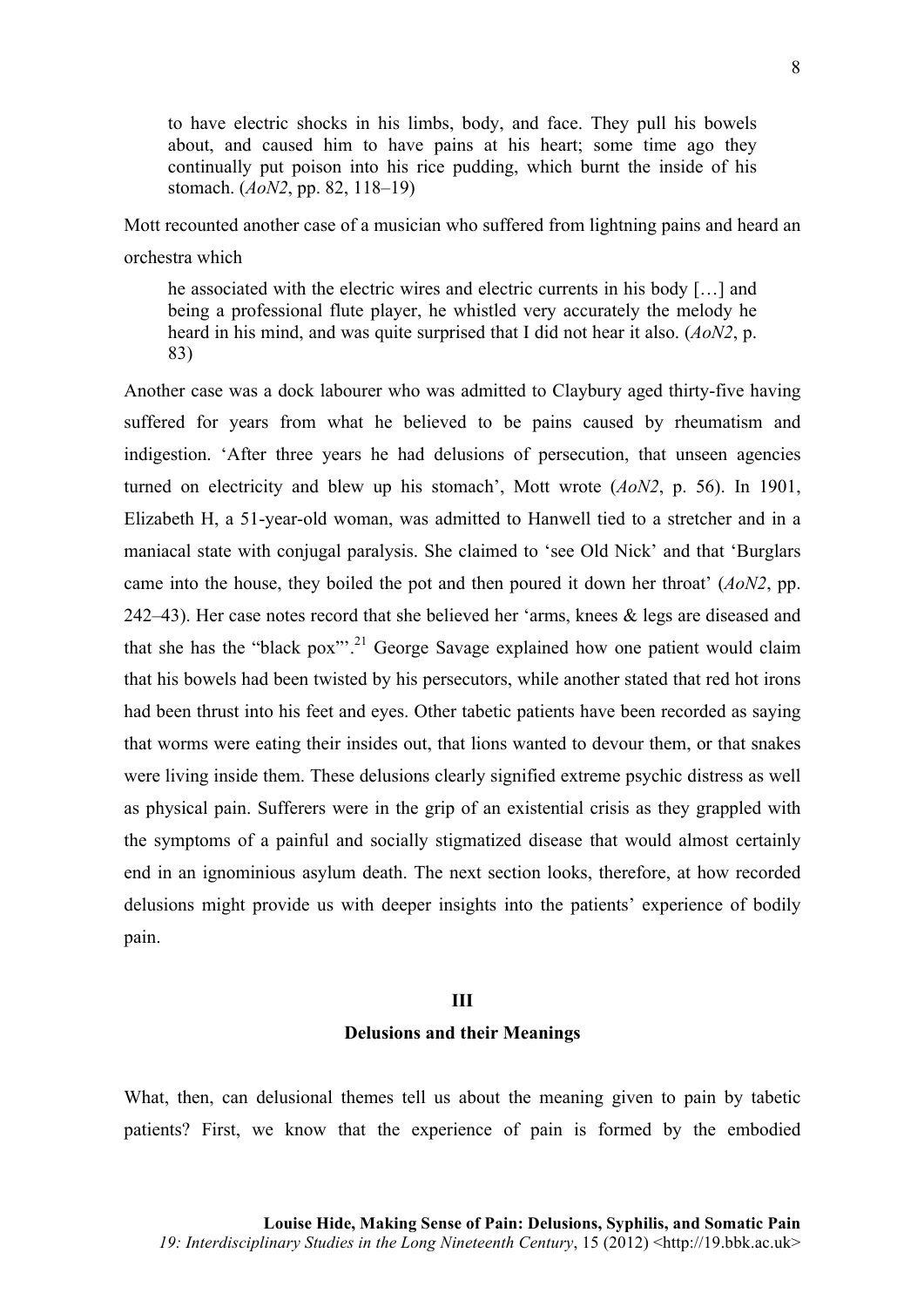consciousness and theories of the body and mind in any given culture at any given period of time.<sup>22</sup> 'The subjective character of experience (its phenomenological content)', Joanna Bourke has written, 'does not simply arise from interactions in the world but is constituted by those interactions' (*Pain and the Politics of Sympathy*, p. 14). People's experiences of their bodies are shaped by a range of cultural and societal influences from 'language and dialect, power relations, gender, class and cultural expectations, climate, and the weight and meaning given to religious, scientific and other knowledges' (*Pain and the Politics of Sympathy*, p. 18).

In his ground-breaking book, *The Illness Narratives*, cultural anthropologist and psychiatrist Arthur Kleinman states that 'cultural meanings mark the sick person, stamping him or her with significance often unwanted and neither easily warded off nor coped with. The mark may be either stigma or social death.' He adds: 'The cultural meanings of illness shape suffering as a distinctive moral or spiritual form of distress.<sup>23</sup> So, whether or not somatic pain is triggered by a physiological event, such as a lesion caused by disease or injury, the experience is constructed in a complex web of social, cultural, psychological, and physiological interactions. 'Even when suffering, people adhere to societal norms, rituals, and stories', explains Bourke (*Pain and the Politics of Sympathy*, p. 6). This is where metaphors play such an important role. Making conceptually elusive physical sensations, such as pain, more psychologically tangible enables individuals both to understand their subjective experiences within their own terms and to communicate them.<sup>24</sup> Metaphors expand the systems of knowledge and belief from which they evolve, creating new meanings and experiences. For example, new findings in the field of bacteriology in the late nineteenth century gave rise to metaphors relating to the 'invasion' of the body by recently discovered pathogens. War metaphors became common in the early twentieth century. Salvarsan, the first chemical treatment for syphilis, discovered in 1909, was referred to as a 'magic bullet' (Brandt, p. 40).

Like metaphors, delusions are culturally constructed in terms of both their form and their content.<sup>25</sup> The psychologist Brendan A. Maher hypothesized in 1974 that 'many paranoid patients suffer not from a thinking disorder but from a perceptual disorder' and that in the case of experiencing an unusual bodily sensation 'the patient is not presenting a delusion in any technical sense. He is describing an experience.<sup>26</sup> Maher continued: 'A delusion is a hypothesis designed to explain unusual perceptual phenomena and developed through the operation of normal cognitive processes' (Maher, p. 103). This takes us closer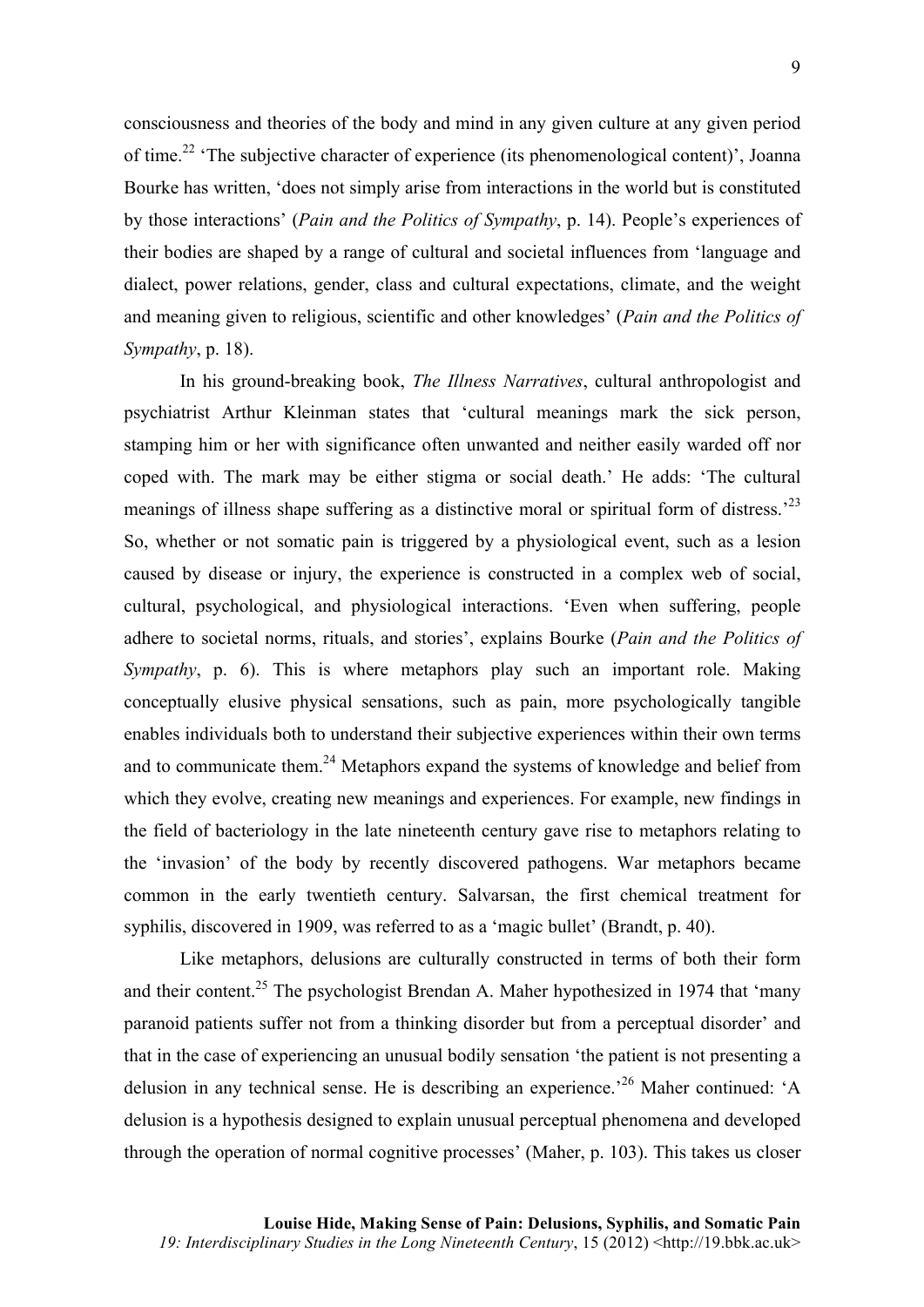to the notion that somatic delusions can be misperceptions of bodily sensations. Broadly speaking, Mott and his late nineteenth-century colleagues were saying the same thing. Tabetic patients encountering the unannounced, the abrupt, the short sharp shocks, and the long sharp shocks of tabes dorsalis created narratives that were intended to be literal descriptions, yet were imbued with metaphor that helped them to make sense of their pain, thus shaping their phenomenological experience.<sup>27</sup> Attributing painful sensations to electric currents, the work of devils, or attacks by wild and untamed animals transformed bewildering and frightening sensations into experiences that could, as Bourke has contended, be understood by the patient within his or her world view. This is not to say that this process enabled the patient to control their pains, even though they tried to by lashing out at the imagined attacker. But it did help them to understand them better, to comprehend that they could *not* restrain or manipulate these forces because, like electricity, devils, and wild animals, they were beyond human control. In his study of 'mad writings', Ingram has written that to find meaning in their pain, pain sufferers might develop a language that will allow them to 'negotiate' it (Ingram, p. 106). Maher commented that

when a coherent explanation is ultimately developed, it should be accompanied by a strong feeling of personal relief […] even if the explanation is […] threatening to the patient: the kind of relief associated with 'Now I know the worst,' may temper the ominous implications of the explanation itself. (Maher, p.104)

There is a crucial distinction between how those with and without delusions respond to metaphorical associations. This lies in the system of belief surrounding them. The person who is not experiencing delusions consciously employs metaphor as a linguistic device to describe and give meaning to a sensation; the individual with delusions describes — and might act on — what he or she *believes* to be a real event. Asylum superintendent W. Julius Mickle, who wrote extensively on GPI, described one patient who,

when walking quite alone, and when absolutely unmeddled with, was accustomed to shriek suddenly at times, and when questioned on the subject declare that someone had that moment kicked or injured him, or that his back was broken $28$ 

This draws attention to another difference between delusional and non-delusional narratives of pain. Tabetic patients with delusions provide an insight into somatic pain *as they were experiencing it*, rather than after the event.<sup>29</sup> The French novelist Alphonse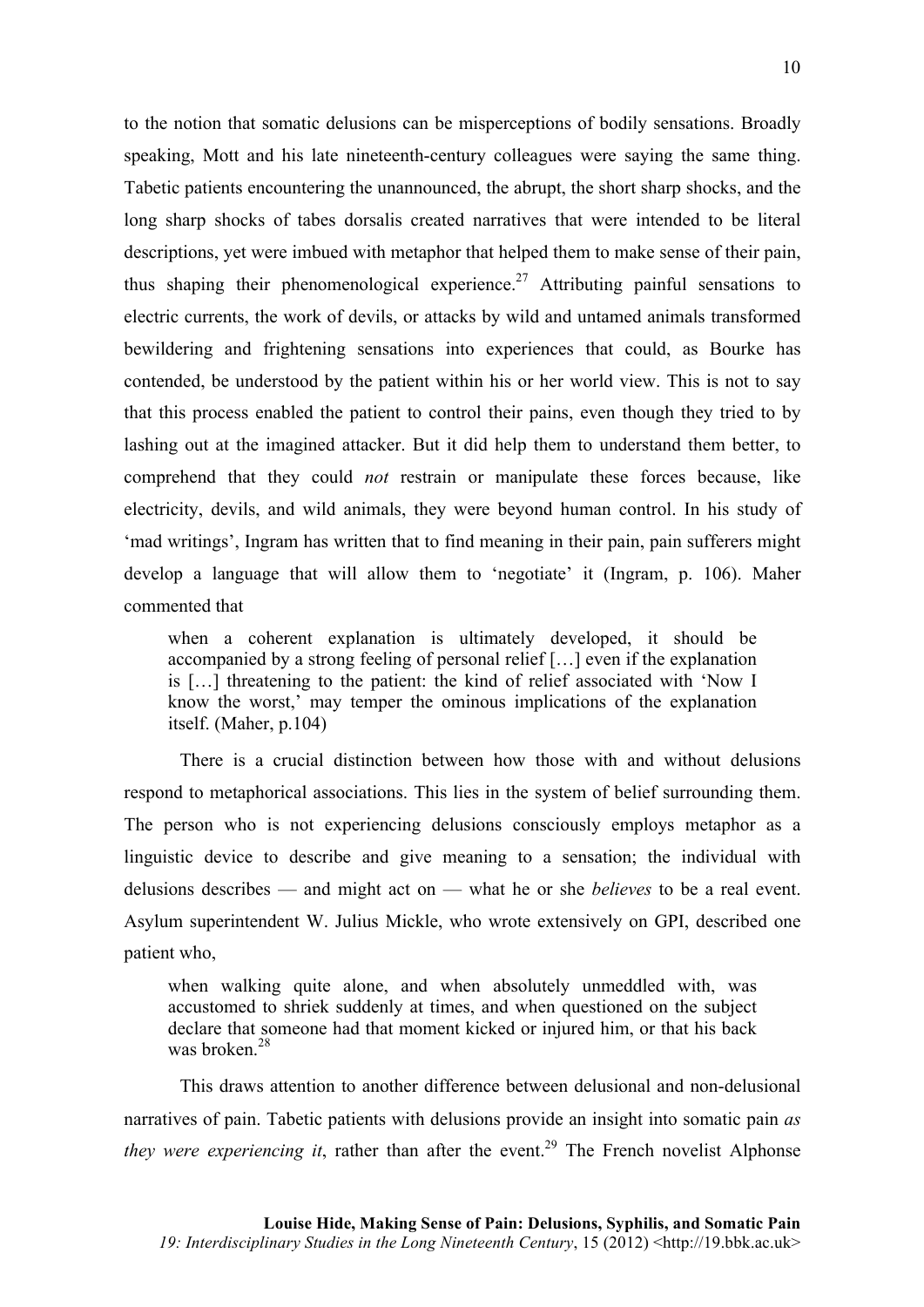Daudet (1840–1897), who suffered from tabes dorsalis without mental symptoms, made extravagant use of metaphor in his notebook *La Doulou* where he described in detail his excruciating pains.<sup>30</sup> He wrote that 'words come only when everything is over, when things have calmed down. They refer only to memory, and are either powerless or untruthful' (Daudet, p. 15). Ingram reinforces this point: 'The here and now is […] a vital ingredient of this kind of mad language. Madness is in a perpetual present, and makes of the past only what can contribute to the chosen explanation for the reality of pain' (Ingram, p. 117). Delusions that are triggered by somatic sensations do, therefore, provide narratives of pain that are not self-consciously mediated by the sufferer, providing deeper insights into direct experiences.

#### **IV**

### **Interpretation**

Understanding the subjective meaning patients gave to their pain experiences requires a deeper exploration into why particular themes gained traction and agency within delusional systems. An obvious starting point for embarking on an interpretative analysis of the delusional themes is, therefore, to briefly outline prevailing cultural attitudes in Britain towards syphilis. Primary stage symptoms include painful ulcers and chancres, particularly on the genitals, as well as boils and buboes filled with foul-smelling pus. Unsurprisingly, biblical tropes abounded. As did references to other stigmatized diseases such as plague, which was associated with transmission by rats and fleas, and, in turn, with filth and defilement. In March 1891, a *Daily Telegraph* editorial famously commented on the one and only performance of the first British production of 'Ghosts', in which the Norwegian playwright Henrik Ibsen confronted social attitudes towards syphilis. The review was excoriating, describing the play as 'an open drain; a loathsome sore unbandaged; of a dirty act done publicly; or of a lazar-house with all its doors and windows open<sup>'.31</sup>

Syphilis had, therefore, become a powerful metaphor in itself. Historian Lesley A. Hall has suggested that by the end of the century 'the "guilty" sufferer [...] was more often perceived as male, conveying disease to his innocent family, as opposed to a contaminated prostitute infecting healthy young male bodies' (Hall, p. 123). Similarities between the social meaning and clinical manifestation of AIDS and syphilis have received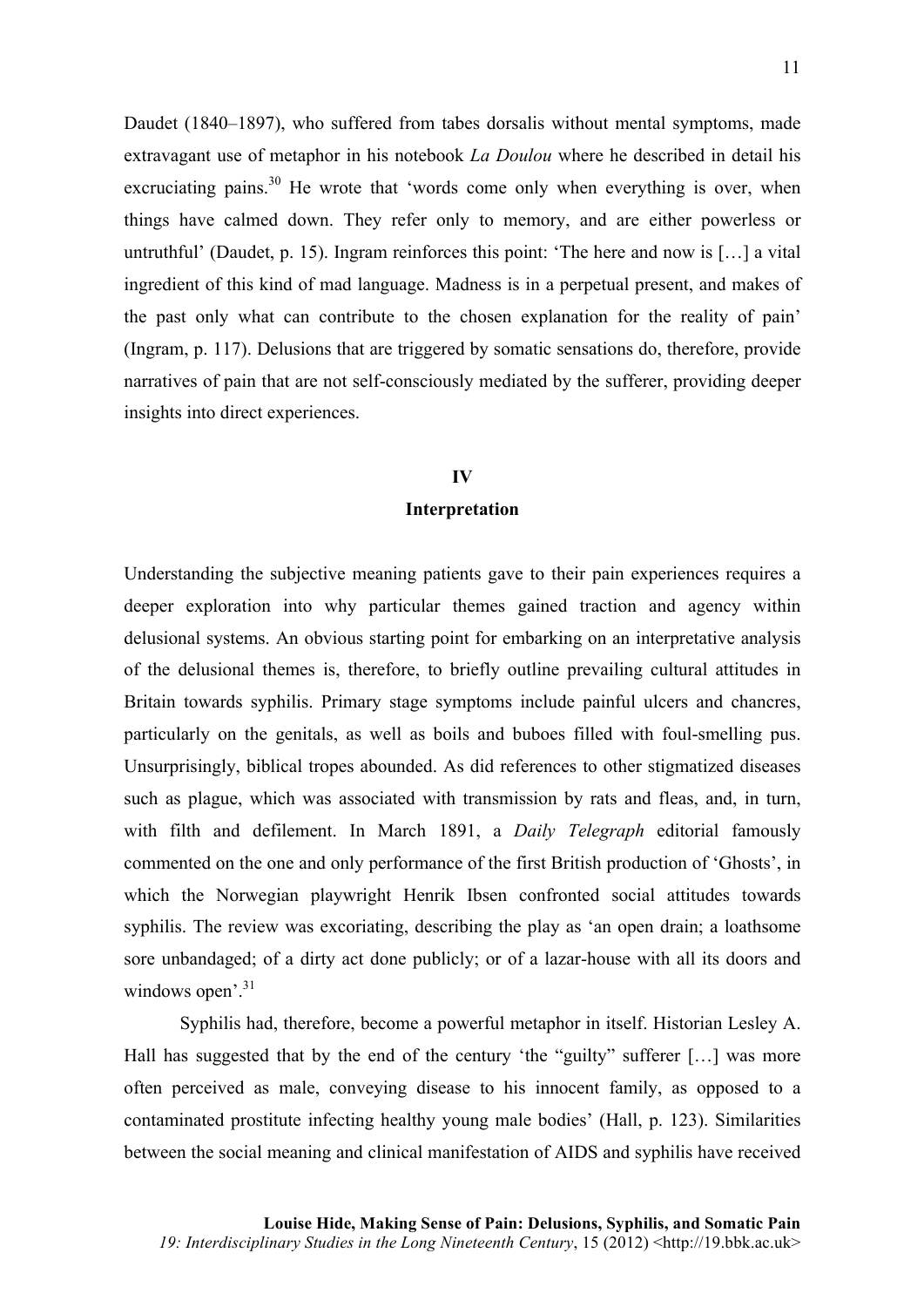a great deal of attention from scholars across disciplines. Susan Sontag's essay, 'AIDS and its Metaphors', is among the most notable. Here, she explains how, historically, epidemics such as plague were often believed to be inflicted by God as a punishment, writing: 'Thinking of syphilis as a punishment for an individual's transgression was for a long time, virtually until the disease became easily curable, not really distinct from regarding it as retribution for the licentiousness of a community.<sup>32</sup> Parallels were drawn, both implicitly and explicitly, between the syphilitic spirochaete infecting the body and the notion of a social pathology in which the carriers of syphilis contaminated society. Gayle Davis has noted how one paretic patient in a Scottish asylum would stay clear of other patients lest he might infect them with syphilis, commenting how 'a number of those patients who knew or at least believed themselves to be venereally infected were said in their case notes to feel similarly dirty and infectious' (Davis, pp. 101–02). This explains the alienating effect of syphilis, which, in the tertiary stages, conflated social with mental isolation as patients descended towards madness and death, ministered to by asylum 'alienists'.

Returning to the punishment theme, the notion of 'pain as torture' has commonly been evoked by pain sufferers, whatever the cause of their pain and whether or not they were psychotic. Tabetic patients were no exception. Mott remarked on how the insane tabetic might believe that 'enemies are torturing them with electricity', or with 'hot irons and pincers before electricity was in general use' (*AoN2*, p. 37). Hot irons and pincers did, therefore, retain their symbolic value as instruments of torture, even though the practice had been outlawed in England more than two centuries earlier. Yet, as in the case of patient F.W.R., who believed nurses were turning electricity on in his legs, clinical staff were not always seen as benign. Indeed, it is possible that the notion of pain-aspunishment was psychologically appropriated by patients because hot irons had been used by physicians to cauterize syphilitic chancres in an agonizing and invasive procedure (Quétel, p. 117). Other potentially punitive 'treatments' included mercury, which could make symptoms worse and result in a number of unpleasant and painful side effects.<sup>33</sup> Cultural historian Judith Walkowitz has pointed out that 'despite the new humanitarian spirit in medical practice […] mercury application was very painful, it remained an appropriately punitive method of treating syphilitics'. She suggests that treatments may have continued after the subsidence of the symptoms to discourage the sufferer from 'further immoral activities' (Walkowitz, p. 55). Indeed, American actuarial tables from the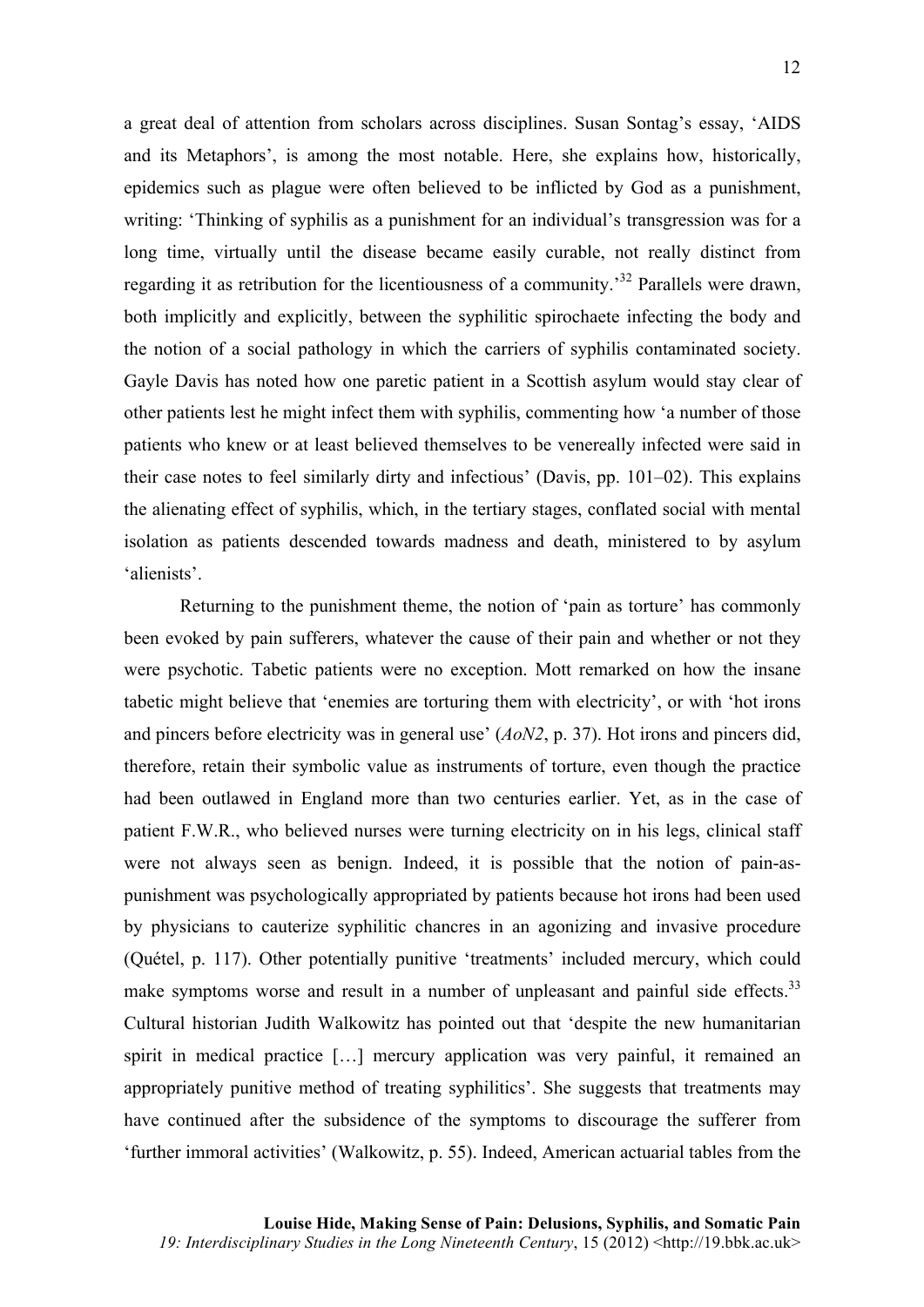early twentieth century show that the mortality rates of people who were untreated for syphilis was lower than those who had been treated with mercury.<sup>34</sup> Other medical interventions that could have led to misinterpretations of bodily sensations were sensory tests in which patients were pricked with needles or subjected to electrical currents to see whether or not they would respond to pain (*AoN2*, p. 243). It is no wonder, then, that delusions of persecution implied a threat of attack from an agency that worked either directly on the body, such as electricity, or that was inflicted by an external force, be it a doctor, a nurse, or the devil.

Electricity was a common delusional theme expressed by asylum patients suffering from a range of mental and physical conditions, including tabes and tabo-paralysis. From the latter decades of the eighteenth century and during the course of the nineteenth century, electricity gained increasing purchase on descriptive language and delusional themes. From the late-Georgian era, it was used to describe the body's biomechanical systems, as well as somatic sensations. Similarities between physiology and electrical events began to be investigated, and experiments in electrophysiology were conducted.<sup>35</sup> Wider curiosity among a lay readership was piqued in 1818 by the publication of the highly popular novel *Frankenstein*, in which the author Mary Shelley 'shocked' her creature into life using the force of electricity. As a discipline, neurology emerged during the second half of the nineteenth century in tandem with the growing understanding and application of electricity brought about by the Second Industrial Revolution. Not only did electricity provide a fertile source from which new metaphors — 'current', 'shock', 'spark', 'pole', 'circuit', 'plug', 'energy', etc. — could be created, enabling experiences and events to be conceptualized differently, but it shaped ways in which the body was understood. Cultural historian David Nye has written how during the nineteenth century 'Americans internalized a new psychology in which the human personality was an electrical system that could be "switched on", "overloaded", "short-circuited", "shocked" and "burned out"<sup>36</sup>

Electricity was also valued for its therapeutic benefits. From the 1830s, galvanism was used to stimulate the nervous system — calming, stimulating, ameliorating pain, and producing contractions.<sup>37</sup> Gout, rheumatism, sexual and urinary dysfunctions, as well as neuralgia and neurasthenia, were all considered treatable by this new technology. Newspapers and periodicals ran advertisements promoting electric belts for men and corsets for women, associating it with life and virility — force, energy, and strength. $^{38}$  But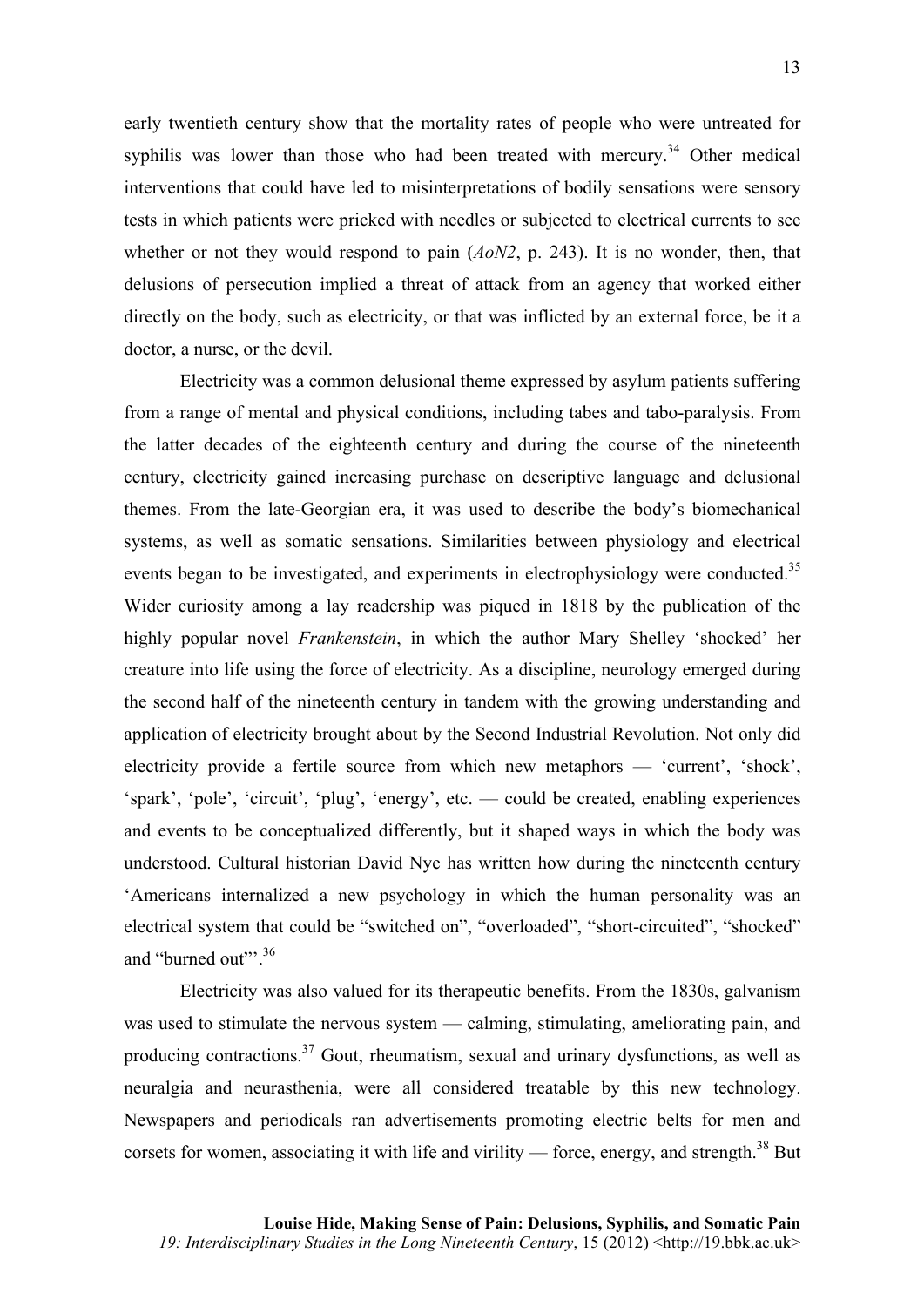there was also a dark side to electricity. Few people understood how it worked and for many it was silent, undetectable, and potentially deadly. Furthermore, it gradually began to be incorporated into the structures of a growing number of public and domestic buildings, including asylums. Fears around its dangers were stoked by the gas industry seeking to quash the competition.<sup>39</sup> People believed that, like gas, electricity would explode (Gooday, p. 72). In 1881, Irish labourers laying electric cables in New York were terrified of 'the devils in the wires'.<sup>40</sup> Yet these fears were not commensurate with the actual number of electrical fatalities, which were rare. When they did occur, the press had a habit of sensationalizing them.<sup>41</sup>

Perhaps nothing aroused fears around electricity more than reports of the first execution by electricity that took place in New York in August 1890. William Kemmler faced the chair for killing his lover, Lillie Zeiger, under the influence of alcohol. Both Zeiger and Kemmler had been married and were referred to as 'the guilty couple', implying that Kemmler was paying the price not only for murder but for adultery, sexual incontinence, and drunkenness, behaviours that were, incidentally, believed to cause syphilis during that period. The British press had a field day. Headlines such as 'The First Electric Execution. Terrible Scenes' or 'The Electric Death' enticed readers into reports of 'contortions of the body', 'frothing at the mouth', and 'a sickening smell of burning flesh and hair'. $42$ 

Electricity could, therefore, be perceived in a positive or a negative light. This, as cultural critic Tim Armstrong has explained, created a duality in attitudes to electricity as both a life force and a killing instrument, in addition to being 'part of the emerging technologies of medical control' that provided a '"clean" way of solving the problem of transgressive behaviour' (Armstrong, pp. 14, 32). Electrocution created 'a chastisement of the body which silently and invisibly absorbs the individual into a scientific and technological system', he has argued (Armstrong, p. 34). Electricity is a fatal and silent force: sterile, sterilizing, cauterizing, invisible, causing death without warning.

An analogy can be drawn between popular perceptions (and misperceptions) of the properties of electricity and syphilis, both of which exist or are able to exist in the body undetected. Some patients who developed GPI or tabes may have been surprised to discover that a syphilitic infection had remained in their system years after the primary symptoms had disappeared. Others would have been fully aware that they ran the risk of developing tertiary symptoms when the spirochaete might attack the brain, the nervous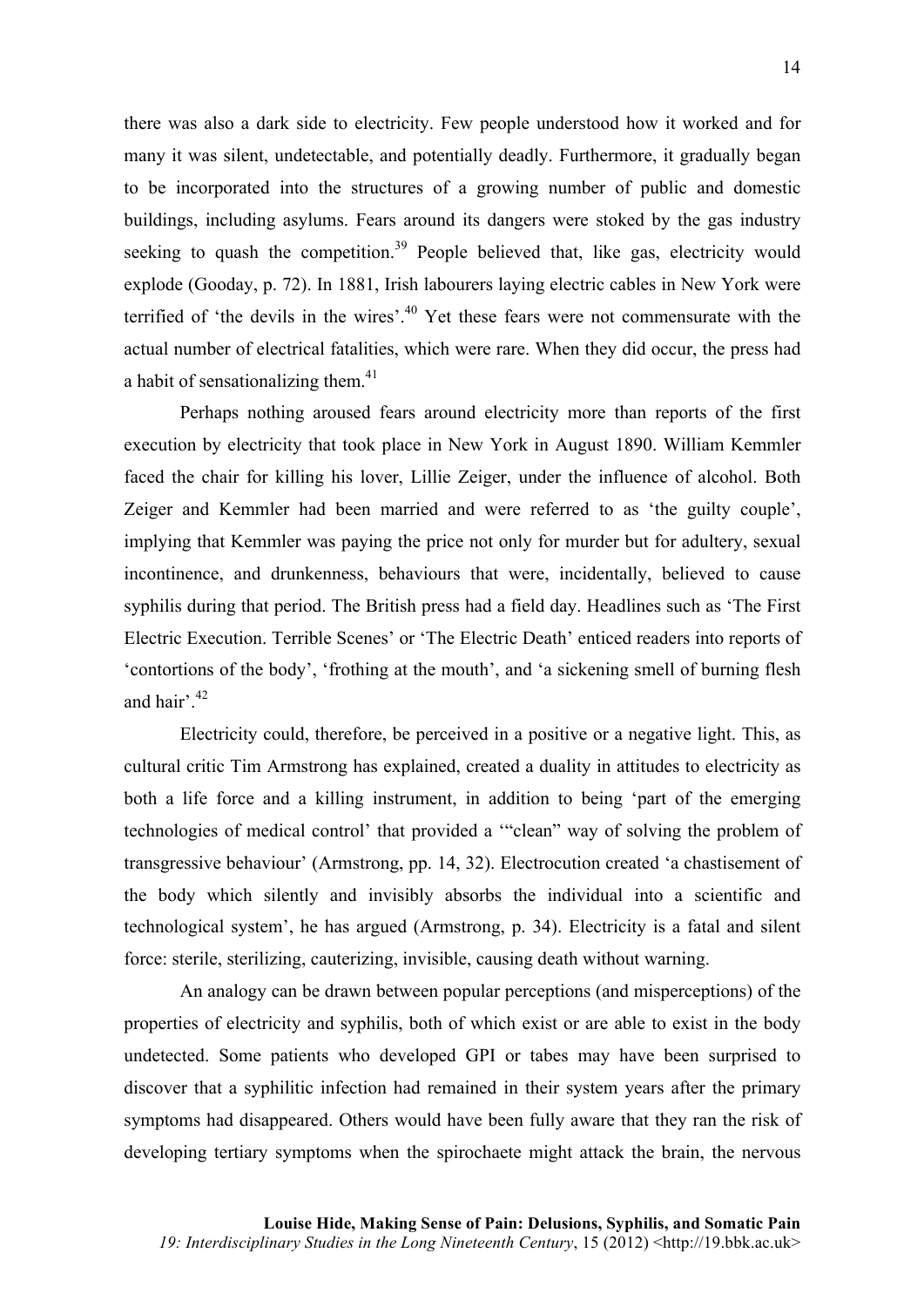system or both, suddenly and unannounced. The lancinating pains that shot through the limbs were often described as 'lightning' pains; like electrical charges flashing through the sky, they were imbued with their own sense of agency or believed to have been sent as a punishment from God.

When these attacks took place, Mickle commented that male tabetic patients would 'shriek' with pain, a word described in 1911 as 'shrill & usu. inarticulate cry of terror, pain, &c., screech, scream; laugh uncontrollably  $[\dots]$  say in shrill agonized tones<sup>'.43</sup> This, of course, was Mickle's term, and one he used frequently, which gives insight into his own perception of the experience and response to pain in male patients.<sup>44</sup> 'Shrieking' in this context implies surprise, shock, an unexpected and frightening event, or 'hysterical' which suggests a female quality. Did this mean that men with tabes and tabo-paralysis felt emasculated by their condition? Mickle commented that the gait of one patient who had previously been in the army had become 'slouching and unsoldierly' (Mickle, p. 62). Daudet commented that his 'resort to anaesthetics is like a cry for help, the squeal of a woman before danger actually strikes' (Daudet, p. 9). Lucy Bending has interpreted this as evidence of a 'kind of failure of masculinity' ('Approximation', p. 133). Indeed, in an era when independence was valorized, the sight of other patients growing increasingly demented, paralysed, and helpless must have caused great anguish in men who had recently been admitted to paralysis wards and were still able to perceive their surroundings. It was a far cry from the hubristic delusions of grandeur many had manifested during their admission to the asylum.

#### **V**

#### **Conclusion**

This article is predicated on the premise that, in some cases of tabes dorsalis, delusions were misperceptions of bodily sensations and can be analysed by historians as pain narratives, thus providing insights into patients' subjective experiences. In particular, it draws attention to the degree to which somatic and psychic pain are inextricably intertwined, their boundaries hazy and porous. As Mott wrote: 'In tabo-paralysis, in the early stages, there may be an intensification of the pains and sufferings by the subjective attitude of the individual towards the effects produced by the irritation and degeneration of the sensory, somatic, and visceral neurons' (*AoN2*, p. 312). As the patient finds himself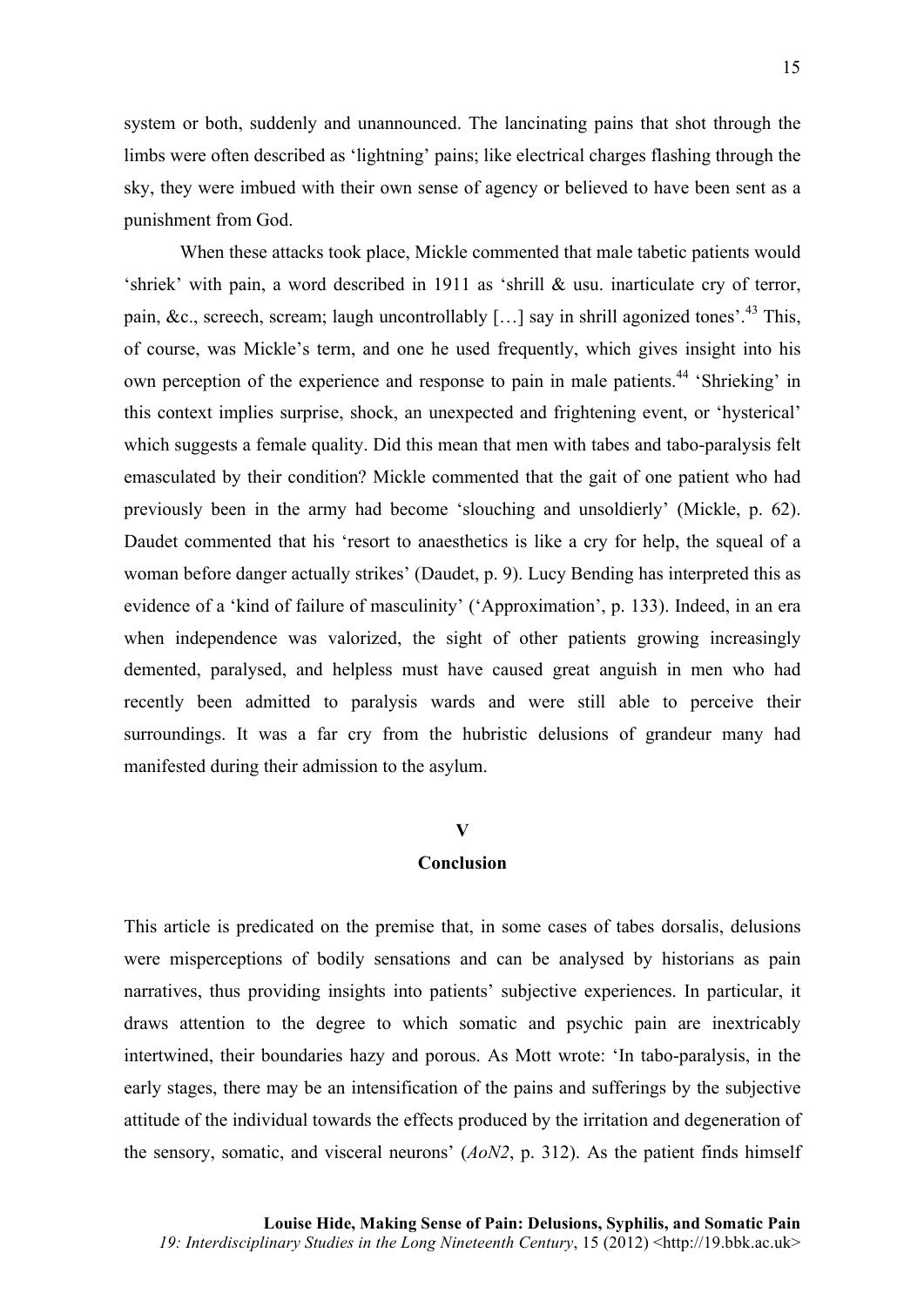subsumed by an existential crisis of cataclysmic proportions, helplessly and hopelessly 'battling' society's most stigmatized disease, knowing, as far as he is able, that an ignominious and undignified death awaits him, his sense of shame and alienation, in every sense of the word, permeates these fractured pain narratives.

Here, I have drawn on delusions experienced by a small sample of asylum patients who were in the last stages of their life. They were mainly male, living in London *circa* 1900, and witnessing a period of massive change: faith in new powers (science and industry) was challenging old beliefs (God and religion); and when newly identified pathogens became the enemy, purity movements were mobilized to fight them on all fronts. If these delusional themes are compared with those experienced by other patients suffering from the same pathology and symptoms in another time period or culture, we would be confronted with a different pattern of themes and, thereby, experiences of pain. This is a bigger project.

Delusions contain metaphors but have different meanings. Metaphors were selfconsciously created to describe a physiological event, sometimes for the sake of posterity when used in a personal diary or journal. Even though they shaped experiences, the writer understood them for what they were, linguistic devices, and did not believe them literally to be true. Delusions were intended to be descriptions of real events; they were constructed out of metaphors to help patients make sense of and even negotiate their pain. Tabetic patients were existentially, psychologically, and physically invested in their delusions, fighting for their life, the only group of asylum patients suffering from a known psychopathology with fatal consequences. Mott said as much himself when he wrote that

the tabetic with delusional insanity […] probably suffers more than the sane tabetic, as he is not only tortured with physical pain, but also with delusions of persecution by unseen agencies — the true pains forming a realistic basis to the delusions around which his whole psychical existence may centre. (*AoN2*, p. 44)

'Pain', according to clinician and literary scholar David Biro, 'is an all-consuming internal experience that threatens to destroy everything except itself — family, friends, language, the world, one's thoughts, and ultimately even one's self.<sup>45</sup> Through their delusional systems, asylum patients attempted to give meaning to their pain, transforming it into a tangible entity they could fight, or starve, or stifle. And this allowed them to cling to their sense of self for as long as possible — to challenge, to resist, to battle on before the *treponema pallidum* did its worst, rendering them totally helpless.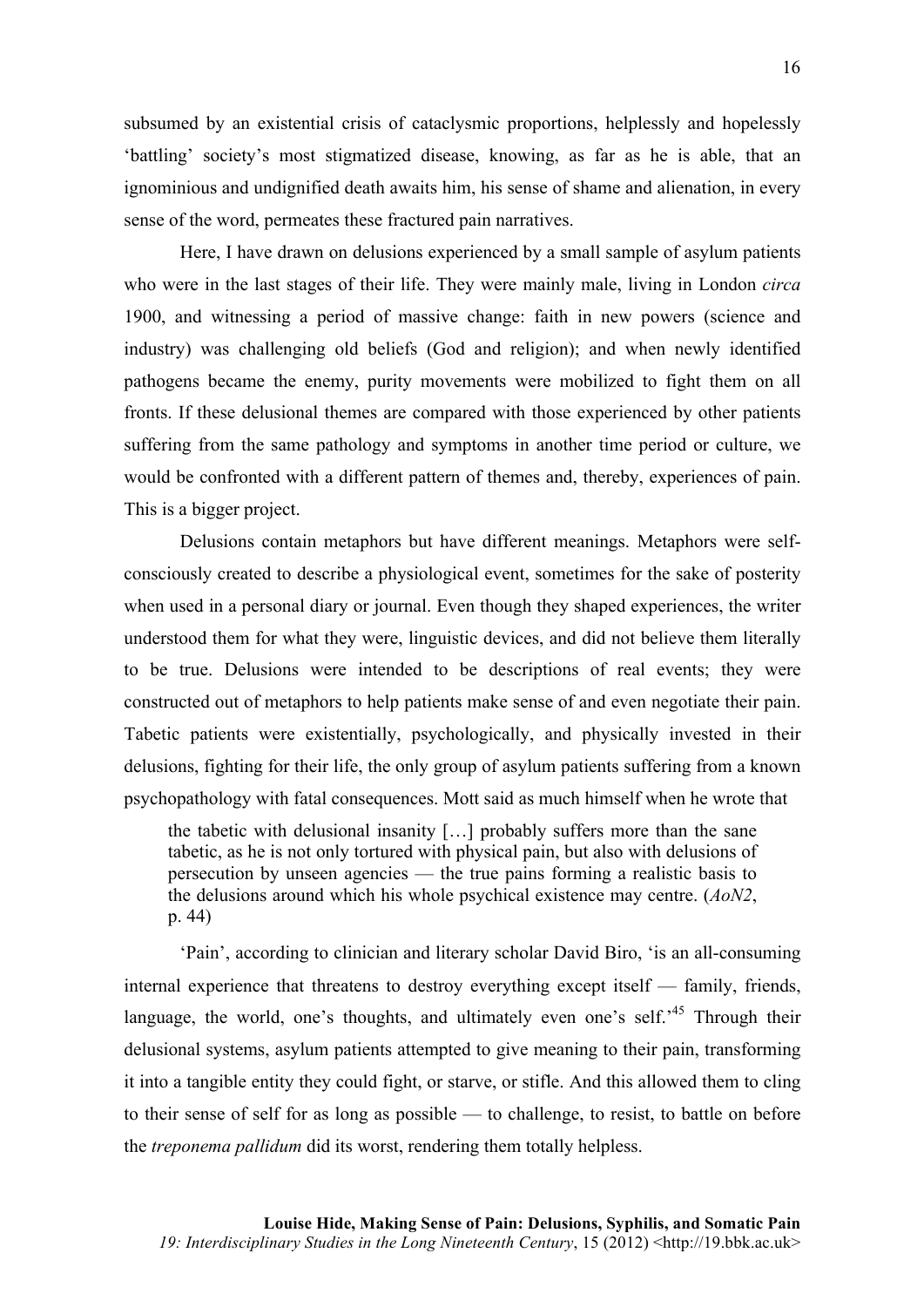<sup>1</sup> These details have been extrapolated from two sources. The first is Frederick Walter Mott, 'Tabes in Asylum and Hospital Practice', *Archives of Neurology from the Pathological Laboratory of the London County Asylums, Claybury, Essex*, 2 (1903), 1–327, (pp. 150–51). Further references to this volume will appear as *AoN2* after quotations in the text. The second source is Hanwell Asylum, Male Case Book 20, case 10,532, ff. 573–74, London Metropolitan Archives (LMA), H11/HLL/B/20/029. Where possible, I have compared Mott's notes with the asylum case notes for individual patients, quoting the latter where discrepancies exist between the two.

<sup>2</sup> 'Bullae' are bed-sores. Geo. H. Savage, 'Locomotor Ataxy, Tabes Dorsalis, Ataxie Locomotrice Progressive', in *A Dictionary of Psychological Medicine*, ed. by D. Hack Tuke, 2 vols (Philadelphia: Blakiston, 1892), II, 750, bold in original.

<sup>3</sup> 'Illusion', in *A Dictionary of Psychological Medicine*, I, 675; T. S. Clouston, *Clinical Lectures on Mental Diseases*, 3rd edn (London: Churchill, 1892), p. 244.

<sup>4</sup> Key texts include: Peter Lewis Allen, *The Wages of Sin: Sex and Disease, Past and Present* (Chicago: University of Chicago Press, 2000); Allan M. Brandt, *No Magic Bullet: A Social History of Venereal Disease in the United States since 1880 with a New Chapter on AIDS* (Oxford: Oxford University Press, 1987); *Sex, Sin and Suffering: Venereal Disease and European Society since 1870*, ed. by Roger Davidson and Lesley A. Hall (London: Routledge, 2001); John Parascandola, *Sex, Sin and Science: A History of Syphilis in America* (Westport, CT: Praeger, 2008); and Claude Quétel, *History of Syphilis*, trans. by Judith Braddock and Brian Pike (London: Polity Press, 1990).

<sup>5</sup> E. H. Hare, 'The Origin and Spread of Dementia Paralytica', *Journal of Mental Science*, 105 (1959), 594– 626 (p. 595).

<sup>6</sup> Juliet D. Hurn, 'The History of General Paralysis of the Insane in Britain, 1830 to 1950' (unpublished doctoral thesis, University of London, 1998).

<sup>7</sup> Gayle Davis, *'The Cruel Madness of Love': Sex, Syphilis and Psychiatry in Scotland, 1880–1930* (Amsterdam: Rodopi, 2008).

<sup>8</sup> Lucy Bending, 'Approximation, Suggestion, and Analogy: Translating Pain into Language', *Yearbook of English Studies*, 36 (2006), 131–37; *The Representation of Bodily Pain in Late Nineteenth-Century English Culture* (Oxford: Clarendon Press, 2000); Joanna Bourke, *Pain and the Politics of Sympathy, Historical Reflections, 1760s to 1960s* (Utrecht: Universiteit Utrecht, 2011); Elaine Scarry, *The Body in Pain: The Making and Unmaking of the World* (New York: Oxford University Press, 1985), p. 4.

<sup>9</sup> Roy Porter, 'The Patient's View: Doing Medical History from Below', *Theory and Society*, 14 (1985), 175–98.

<sup>10</sup> *The Faber Book of Madness*, ed. by Roy Porter (London: Faber and Faber, 1991), p. 131. See also by Porter: *Mind-Forg'd Manacles: A History of Madness in England from the Restoration to the Regency*

My thanks to the Wellcome Trust for supporting the Birkbeck Pain Project as well as to Joanna Bourke, Carmen Mangion, Daniel Goldberg, Melissa Score, and the anonymous reviewer for their valuable comments.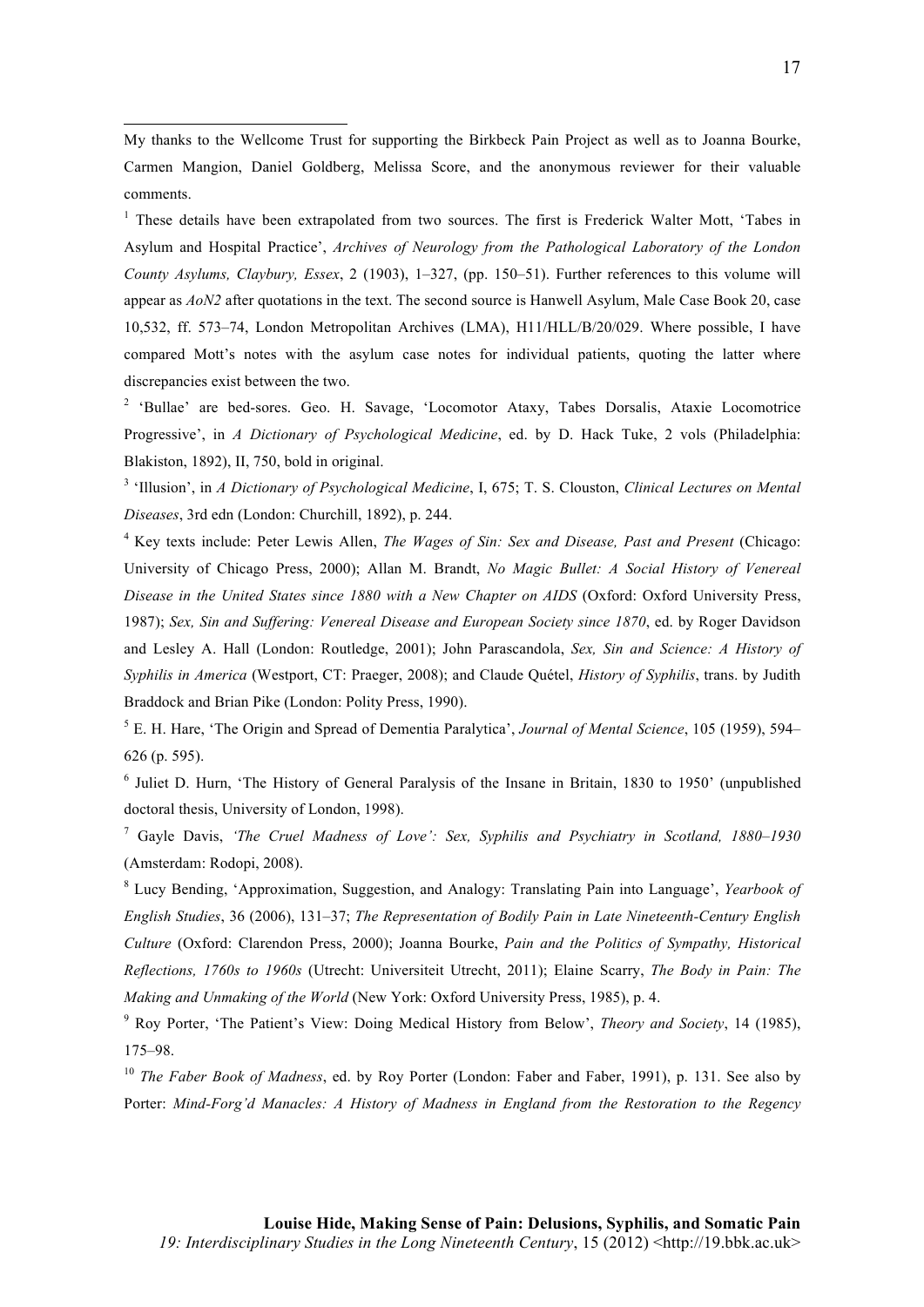(London: Penguin 1990), ch. 5; *A Social History of Madness: Stories of the Insane* (London: Weidenfeld & Nicolson, 1987); and John Haslam, *Illustrations of Madness*, intr. by Roy Porter (London: Routledge, 1988). <sup>11</sup> Allan Ingram, *The Madhouse of Language: Writing and Reading Madness in the Eighteenth Century* 

<u> 1989 - Johann Stoff, fransk politik (d. 1989)</u>

(London: Routledge, 1991), pp. 6–8.

<sup>12</sup> *A Mad People's History of Madness*, ed. by Dale Peterson (Pittsburgh: University of Pittsburgh Press, 1982); Mike Jay, *The Air Loom Gang: The Strange and True Story of James Tilly Matthews and his Visionary Madness* (London: Bantam, 2003); Eric L. Santner, *My Own Private Germany: Daniel Paul Schreber's Secret History of Modernity* (Princeton: Princeton University Press, 1996).

<sup>13</sup> Allan Beveridge, 'Voices of the Mad: Patients' Letters from the Royal Edinburgh Asylum, 1873–1908', *Psychological Medicine*, 27 (1997), 899–908; see also 'Metaphors of Madness: Iain Crichton Smith's Journey through the Inferno', *History of Psychiatry*, 7 (1996), 375–95.

<sup>14</sup> Carol Berkenkotter, *Patient Tales: Case Histories and the Uses of Narrative in Psychiatry* (Columbia: University of South Carolina Press, 2008); Jonathan Andrews, 'Case Notes, Case Histories, and the Patient's Experience of Insanity at the Gartnavel Royal Asylum, Glasgow, in the Nineteenth Century', *Social History of Medicine*, 11 (1998), 255–81 (p. 280). See also Guenter B. Risse and John Harley Warner, 'Reconstructing Clinical Activities: Patient Records in Medical History', *Social History of Medicine*, 5 (1992), 183–205.

<sup>15</sup> This draws on the ground-breaking work by George Lakoff and Mark Johnson, *Metaphors We Live By* (Chicago: University of Chicago Press, 1980).

<sup>16</sup> There is, of course, also the possibility that their pains were caused by other physical diseases such as tuberculosis, or that they were suffering from psychogenic pain. It is not unusual to find descriptions of tabetic pain described in non-delusional terms, usually at early stages of the disease.

 $17$  The actual percentage of men with syphilis who went on to develop diseases associated with its tertiary stage is difficult to ascertain. Julian Barnes has suggested that it was five to seven per cent. Alphonse Daudet, *In the Land of Pain*, ed. and trans. by Julian Barnes (New York: Knopf, 2002), p. 82.

<sup>18</sup> Davis, p. 203. GPI was identified following the discovery of cerebral lesions by the French physician Antoine-Laurent-Jesse Bayle in 1822. By the 1860s, it had been accepted as a distinct disease within its own right with an 'identifiable brain pathology, predictable clinical history and a definite correlation between these two elements' (Davis, pp. 84–85). Tabes dorsalis — meaning wasting of the dorsal column of the spinal cord — was identified in the 1840s by the German neurologist Mauritz Romberg.

<sup>19</sup> *LCC Thirteenth Annual Report*, 1902, p. 187, LMA; *Fifty-Sixth Report of the Commissioners in Lunacy to the Lord Chamberlain,* 1902, pp. 130, 152.

 $20$  Most asylum patients died within two years of admission. Some lived far longer, while others went into remission and were discharged.

<sup>21</sup> Patient details are drawn from the asylum case notes. Hanwell Asylum, Female Case Book 26, ff. 511–12, LMA, H11/HLL/B/19/049.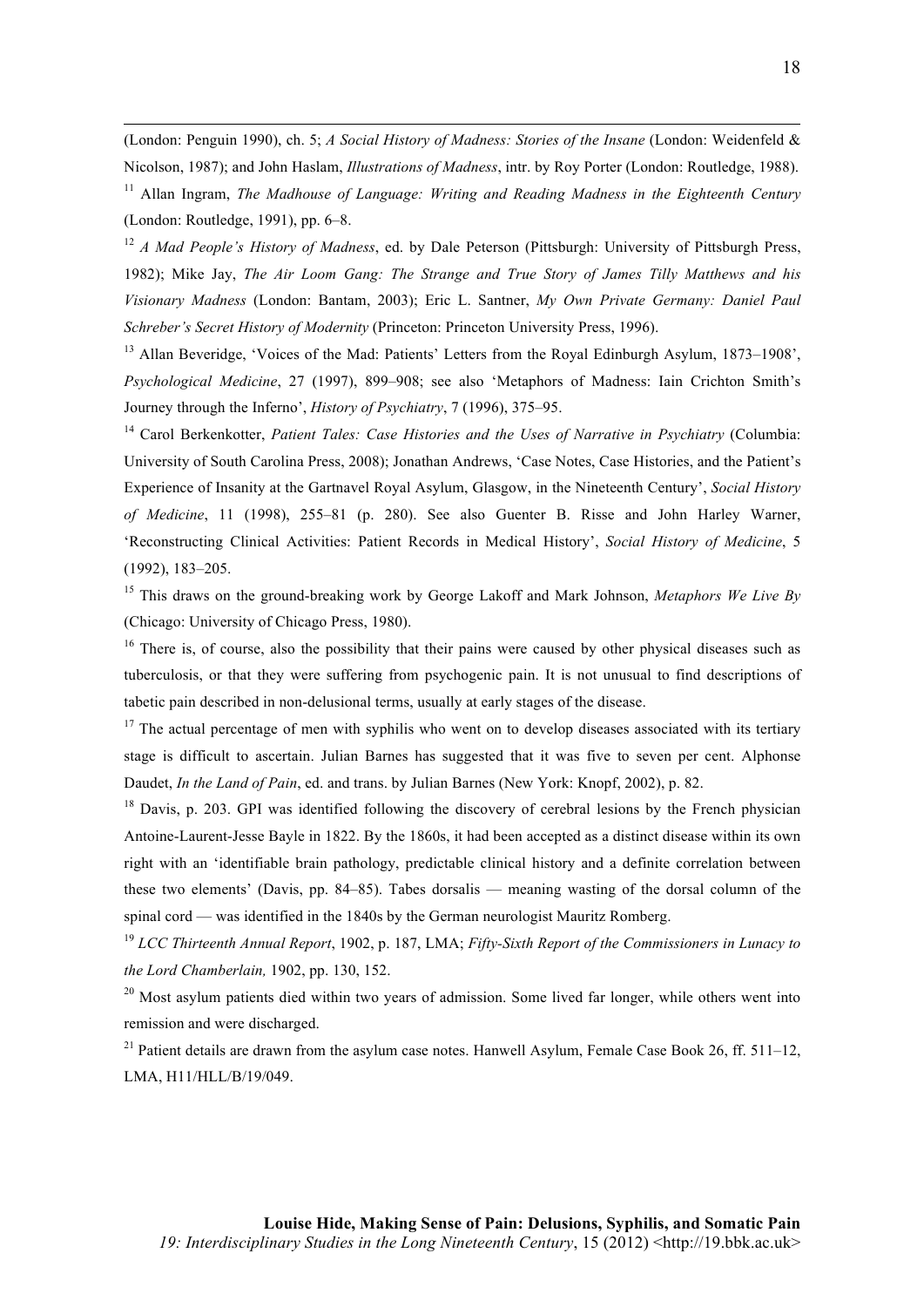<sup>22</sup> The Birkbeck Pain Project, 'Rhetorics of Pain: A Transcultural History of Bodily Pain from 1760–1960', in *Pain: Management, Expression, Interpretation*, ed. by Andrzej Dańczak and Nicola Lazenby (Oxford: Inter-Disciplinary Press, 2011), pp. 67–73 (p. 67).

<sup>23</sup> Arthur Kleinman, *The Illness Narratives: Suffering, Healing & the Human Condition* (New York: Basic Books, 1988), p. 26.

<sup>24</sup> Deborah Lupton, *Medicine as Culture: Illness, Disease and the Body in Western Societies* (London: Sage, 1994), p. 55.

<sup>25</sup> Richard P. Bentall, *Madness Explained: Psychosis and Human Nature* (London: Penguin, 2004), p. 130.

<sup>26</sup> Brendan A. Maher, 'Delusional Thinking and Perceptual Disorder', *Journal of Individual Psychology*, 30 (1974), 98–113 (pp. 99, 102).

<sup>27</sup> J. E. Rhodes and S. Jakes, 'The Contribution of Metaphor and Metonymy to Delusions', *Psychology and Psychotherapy: Theory, Research and Practice*, 77 (2004), 1–17 (p. 15).

<sup>28</sup> Wm. Julius Mickle, *General Paralysis of the Insane*, 2nd edn (London: Lewis, 1886), p. 132.

 $29$  Allan Ingram came to a similar conclusion, drawing on two case studies: one patient complained of violent pain in his stomach 'which arose from his navel string at his birth have been tied too short'; and a woman insisted that her insides were full of vermin and that it often felt as though 'they were crawling into her throat'. Ingram observes that both had generated an image that 'genuinely encapsulates the nature of their experience' (pp. 110–11).

<sup>30</sup> These metaphors were remarkably similar to those found in delusions of tabetic patients: see Daudet.

<sup>31</sup> *Daily Telegraph*, 14 March 1891, p. 5. Cited by Toril Moi, *Henrik Ibsen and the Birth of Modernism: Art, Theater, Philosophy* (Oxford: Oxford University Press, 2006), pp. 92–93.

<sup>32</sup> Susan Sontag, *Illness as Metaphor and AIDS and its Metaphors* (London: Penguin, 1991), p. 132.

<sup>33</sup> Judith R. Walkowitz, *Prostitution and Victorian Society: Women, Class and the State* (Cambridge: Cambridge University Press, 1982), p. 53.

<sup>34</sup> Cited by Walkowitz, p. 53; Louis Lasagna, *The VD Epidemic: How it Started, Where it's Going, and What to do about it* (Philadelphia: Temple University Press, 1975), pp. 67–68.

<sup>35</sup> Roy Porter, *The Greatest Benefit to Mankind: A Medical History of Humanity* (New York: Norton, 1999), p. 252.

<sup>36</sup> David E. Nye, *Electrifying America: Social Meanings of a New Technology, 1880–1940* (Cambridge: MIT Press, 1990), p. 155.

<sup>37</sup> Tim Armstrong, *Modernism, Technology, and the Body* (Cambridge: Cambridge University Press, 1998), p. 15.

<sup>38</sup> Carolyn Marvin, *When Old Technologies were New: Thinking about Electric Communication in the Late Nineteenth Century (Oxford: Oxford University Press, 1988)*, p. 131.

<sup>39</sup> Graeme Gooday, *Domesticating Electricity: Technology, Uncertainty and Gender, 1880–1914* (London: Pickering & Chatto, 2008), p. 65.

<sup>40</sup> From a sketch by Walter Edison Kruesi, approved by Thomas Edison, Edison Pioneer Records, Henry Ford Museum Library, 1929, cited by Nye, p. 152.